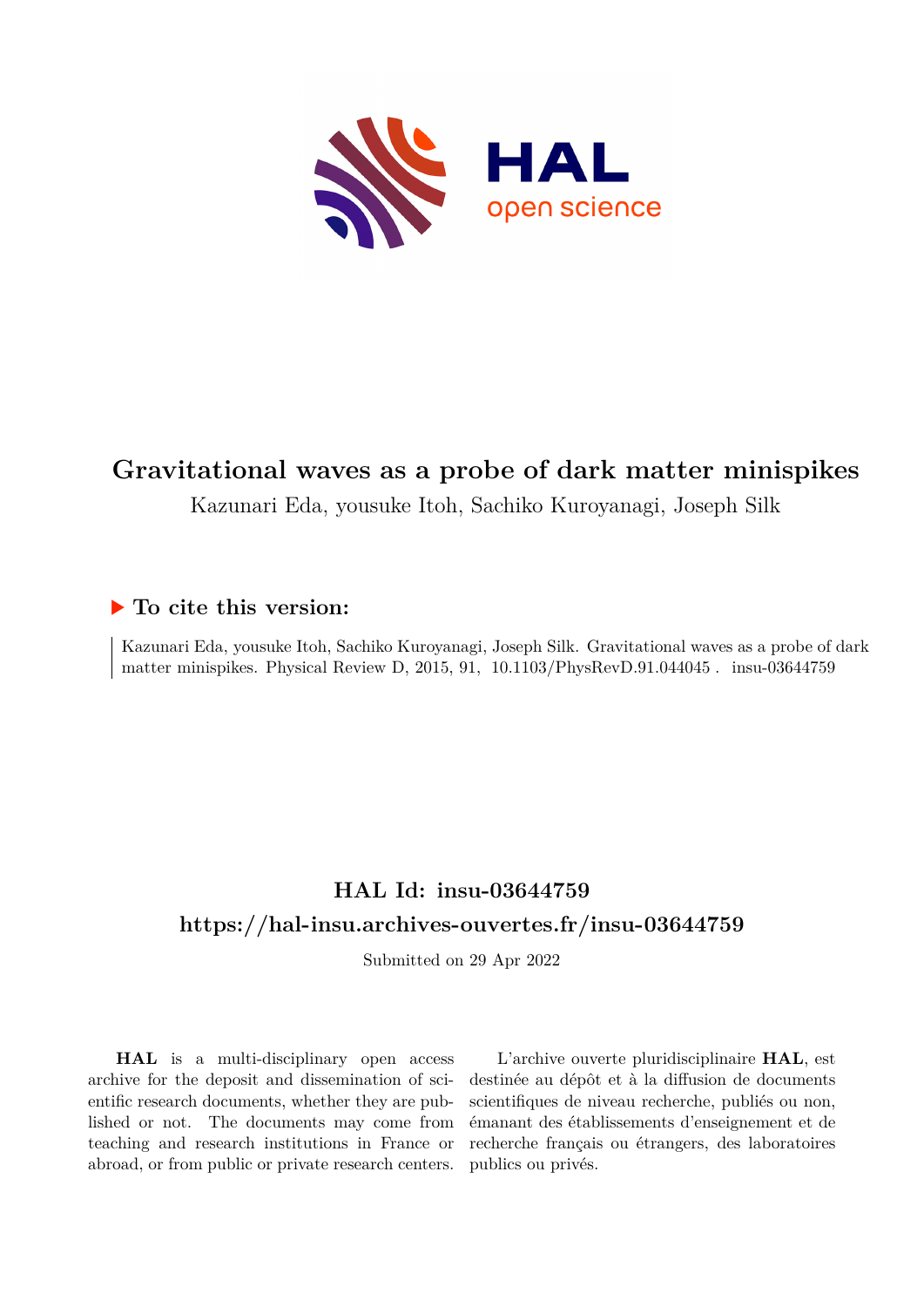# Gravitational waves as a probe of dark matter minispikes

Kazunari Eda,<sup>1,2,\*</sup> Yousuke Itoh,<sup>2</sup> Sachiko Kuroyanagi,<sup>3</sup> and Joseph Silk<sup>4–6</sup>

<sup>1</sup>Department of Physics, Graduate School of Science, The University of Tokyo, Tokyo 113-0033, Japan  $^{2}$ Research Center for the Early Universe (RESCEU), Graduate School of Science, The University of Tokyo,

Tokyo 113-0033, Japan<br><sup>3</sup>Department of Physics, Faculty of Science, Tokyo University of Science, 1-3, Kagurazaka, Shinjuku-ku,

Tokyo 162-8601, Japan<br>Anstitut d'Astrophysique, UMR 7095, CNRS, UPMC Université. Paris VI, 98 bis Boulevard Arago, Paris 75014, France<br><sup>5</sup>Department of Physics and Astronomy, The Johns Hopkins University, Baltimore, Maryland 21218, USA

<sup>6</sup> Beecroft Institute for Particle Astrophysics and Cosmology, Department of Physics, University of Oxford, Keble Road, Oxford OX1 3RH, United Kingdom

(Received 18 August 2014; published 27 February 2015)

Recent studies show that an intermediate mass black hole (IMBH) may develop a dark matter (DM) minihalo according to some BH formation scenarios. We consider a binary system composed of an IMBH surrounded by a DM minispike and a stellar mass object orbiting around the IMBH. The binary evolves due to gravitational pull and dynamical friction from the DM minispike and backreaction from its gravitational wave (GW) radiation which can be detected by future space-borne GWexperiments such as eLISA/NGO.We consider a single power-law model for the DM minispike which is assumed to consist of nonannihilating DM particles and derive GW waveforms including the DM effects analytically. We demonstrate that a detection of GWs from such a binary with eLISA/NGO is affected by the DM effects and enables us to measure the DM minispike parameters accurately. For instance, in our reference case originally advocated by Zhao and Silk [Phys. Rev. Lett. 95, 011301 (2005)] and Bertone et al. [Phys. Rev. D 72, 103517 (2005)], we could determine the power-law index  $\alpha$  of the DM minispike radial profile with a 1 $\sigma$  relative error of  $\pm 5 \times 10^{-6}$ for a GW signal with signal-to-noise ratio 10 and assuming a five-year observation with eLISA. We also investigate how accurately the DM parameters can be determined for various values of the slope of the DM minispike and the masses of the IMBH–stellar mass object binary surrounded by the DM minispike. We find that the power-law index  $\alpha$  is measurable at 10% level even for a slightly flatter radial distribution of  $\alpha \sim 1.7$ . We clarify that the larger masses of the IMBH and the stellar object lead to the worse measurement accuracies of the DM parameters because the number of GW cycles becomes smaller.

DOI: [10.1103/PhysRevD.91.044045](http://dx.doi.org/10.1103/PhysRevD.91.044045) PACS numbers: 04.30.-w, 95.35.+d, 95.85.Sz, 97.60.Lf

#### I. INTRODUCTION

There is much reliable evidence for the existence of dark matter (DM) which is mainly associated with the missing mass problem. Astronomers and particle physicists seek to probe DM properties by direct laboratory experiments or indirect observations [1]. Indirect techniques include efforts to detect gamma rays from DM annihilation using telescopes such as the Fermi Large Area Telescope (Fermi-LAT, [2]), the Major Atmospheric Gamma-ray Imaging Cherenkov (MAGIC) telescope [3], the High Energy Stereoscopic System (H.E.S.S., [4]) and the Very Energetic Radiation Imaging Telescope Array System (VERITAS, [5]) (see, e.g., [6] for a review).

It was first suggested by Gondolo and Silk [7] that adiabatic growth of a BH at the center of a DM halo whose density had a singular power-law cusp  $\rho(r) \propto r^{-\alpha_{\text{ini}}}$  with  $0 \le \alpha_{\text{ini}} \le 2$  led to a high-density DM region around the central BH,  $\rho_{spike}(r) \propto r^{-\alpha}$  with 2.25 ≤  $\alpha$  ≤ 2.5. This region is called a DM spike. Inside the spike, DM annihilations are enhanced and produce the strong gamma-ray photon flux which could be detectable to the telescopes mentioned above.

However, subsequent studies pointed out that this spike could be weakened by dynamical processes such as mergers of host galaxies, subhalo accretion and passing of molecular clouds [8–12]. These processes transfer energy to the DM particles and destroy the structure of the DM spike. Then the annihilation rate in the spike is smaller than predicted in [7] because it depends on the lineof-sight integral of the squared density of the spike. If supermassive black holes (SMBHs) have experienced mergers, they are unlikely to have surviving spike structure. Even this, however, is controversial because of the uncertainty in whether the final parsec problem for SMBH mergers has been resolved phenomenologically [13] or even theoretically [14]. On the other hand, formation scenarios of intermediate-mass black holes (IMBH) which \*

eda@resceu.s.u‑tokyo.ac.jp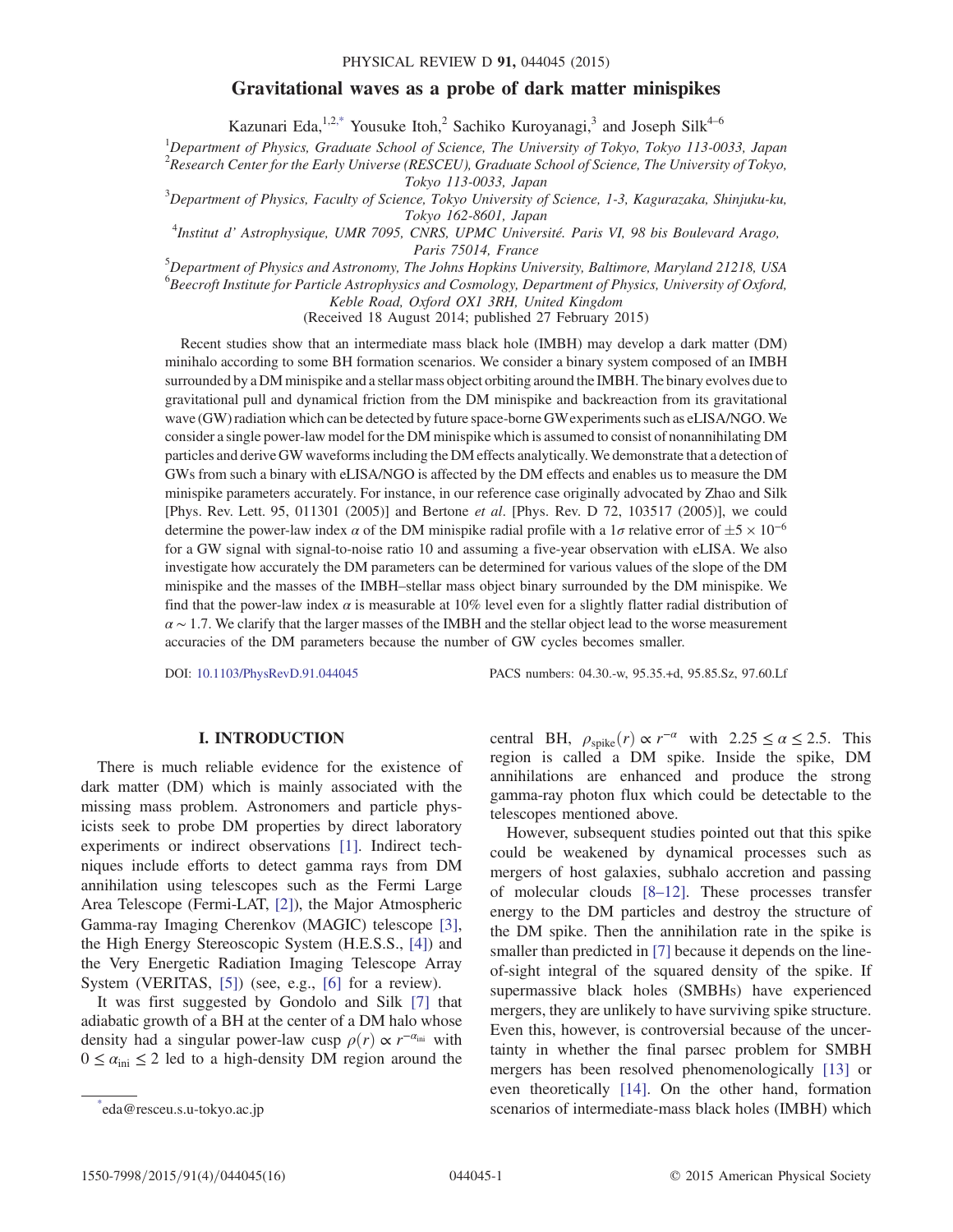allow DM minispikes have been proposed [15,16]. If the IMBH have never experienced mergers in the past, the DM minispike around the central IMBH is likely to survive.

IMBHs may exist in our Universe [17–19], and even several hundreds would reside in the halo of the present-day Milky Way galaxy [20,21]. Those IMBHs in globular clusters are recognized as promising sources for the evolved Laser Interferometer Space Antenna (eLISA) [22]/the New Gravitational Wave Observatory (NGO) [23] and DECihertz Interferometer Gravitational Wave Observatory (DECIGO)[24].

In our previous work [25], we demonstrated that a very tiny effect such as the gravitational pull of a DM minispike around an IMBH indeed affects detectability of GW by eLISA, and thereby we could infer presence or absence of a DM minispike around an IMBH using GW. Specifically, when a stellar mass object inspirals into the central IMBH, it is affected by the gravitational force of not only the central IMBH but also the minispike. Therefore, the inspiral GW is modified by the minispike around the central IMBH. We found that the very tiny effect from gravitational pull of a DM minispike could have a large impact on detectability of the GW, thanks to the huge number of orbital cycles which the binary experienced in the eLISA detection frequency band. We also found that GW detectability strongly depends on the density profile of the DM minispike.

In this paper, we extend our previous work in the following way. We again consider GWs emitted from a binary system consisting of a stellar mass object and an IMBH harbored in a DM minispike, and calculate the GW waveform including the effect of both the gravitational potential and the dynamical friction on the falling stellar mass object in the DM minispike. Furthermore, we investigate how accurately the DM parameters are determined by the GW observations. We find that the DM information contained in the waveform can be extracted with very good accuracy by GW observations if the central IMBH has a steep density minispike. We also investigate how the detection accuracy of the DM parameters changes depending on the masses of the binary components and the density profile of the DM minispike such as the power index and overall normalization.

Recently Macedo et al. made clear the importance of the dynamical friction on the GW waveform in a quite different context from ours, namely, a stellar mass object falling in a compact configuration of DM clouds [26]. Also, Barausse et al. has given a wide survey on astrophysical environmental effects on GW signals using order of magnitude estimates, concluding that astrophysical environmental effects such as accretion disks, magnetic fields, and DM halos do not obscure gravitational wave astrophysics, e.g., precision measurements of binary masses and tests of general relativity [27] (see also [28]). To indicate one exception, our paper shall clearly show that, in the recently advocated DM minispike scenario, environmental effects do affect GW detectability [25] and we can measure DM properties quite accurately from eLISA GW detection, which will be shown through a detailed study using a matched filtering technique and Fisher matrix analysis.

The rest of the paper is organized as follows. Section II presents the DM minispike model and candidates for the stellar mass object. In Sec. III we derive the GW waveform from the system which we consider, and the observational errors of the waveform parameters are calculated in Sec. IV. Finally, our conclusions are given in Sec. V.

#### II. MINIHALO MODEL

In this section, we provide a model of DM minihalo to evaluate the effect of the DM minihalo on GW observations. The DM halo profiles have been investigated via cosmological N-body simulations. Navarro, Frenk and White (NFW) have pointed out the existence of a universal density profile for DM halos and proposed the NFW profile [29]. Later work shows that the inner slope may be different from the NFW one and may not even be universal [30]. More recent simulations have suggested that alternative models such as the Einasto model could be better-fitted than the NFW one [31]. However, the DM profile in the vicinity of the central BH has yet to be investigated due to the lack of the resolution in N-body simulations. To handle the DM minihalo profile around the BH, we put the following two assumptions on the DM profile. The first is a single power-law model of a DM minispike. The second is that normalization factors of the DM minispike are set through the NFW profile for simplicity. Therefore, we consider various values of the slope of the minispike with the fixed normalization factors computed based on the NFW profile. The result we will present later in this paper can be easily extended to other DM profiles just by changing the normalization factors as long as the inner DM profiles can be approximately described by a single power law.

#### A. Initial DM minihalo profile

We assume that the initial DM minihalo profile which leads to the DM minispike after the adiabatic growth of the IMBH is approximately described by the NFW profile [29]

$$
\rho_{\text{NFW}}(r) = \frac{\rho_s}{(r/r_s)(1+r/r_s)^2},\tag{1}
$$

where r is the radius,  $\rho$  is the mass density and the subscript "s" stands for the scaling. The NFW parameters  $\rho_s$ and  $r<sub>s</sub>$  are related to the cluster mass and concentration parameters by

$$
M_{\rm vir} = \frac{4\pi}{3} \Delta_{\rm vir} \Omega_m(z_f) \rho_{\rm cri}(z_f) r_{\rm vir}^3,
$$
 (2a)

$$
\rho_s \equiv \frac{1}{3f(c_{\rm vir})} \Delta_{\rm vir} \Omega_m(z_f) \rho_{\rm cri}(z_f) c_{\rm vir}^3,
$$
 (2b)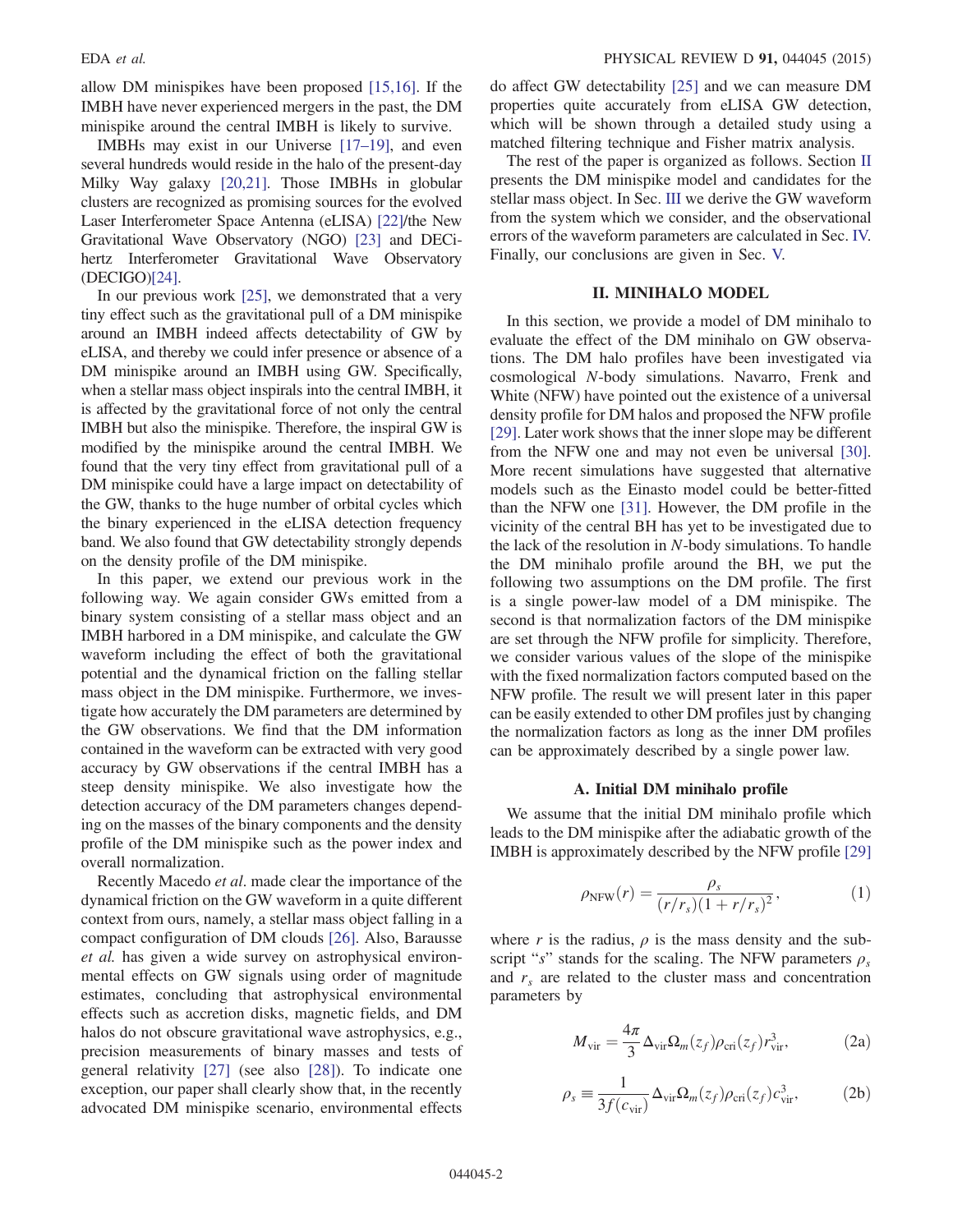where  $c_{\rm vir} \equiv r_{\rm vir}/r_s$  and  $r_{\rm vir}$  is the virial radius and  $M_{\rm vir}$ is the virial mass of the cluster,  $z_f$  is the formation redshift of the cluster,  $\Omega_m$  is the matter density parameter,  $\rho_{\rm cri}$  is the critical matter density of the Universe and the function  $f(x)$  is the volume integral of the NFW profile  $f(x) \equiv$ ln  $(1 + x) - x/(1 + x)$  (see, e.g., [32]). We used the fitting formula given by [33] for the parameter  $\Delta_{\rm vir}$ :  $\Delta_{\rm vir} \equiv$  $18\pi^2(1+0.4093\omega_{vir}^{0.9052})$  where  $\omega_{vir} \equiv 1/\Omega_m(z_f) - 1$  [33].<br>The mass-concentration relation is taken from [34] which The mass-concentration relation is taken from [34] which fits the profiles of the clusters of galaxies obtained in their N-body simulations. This result for clusters of galaxies may or may not apply for the minihalo. In any case, concentration parameters between  $O(1-1000)$  lead to qualitatively similar results and are given by the following relation.

$$
c_{200} = A_{200} (M_{200}/M_{\text{pivot}})^{B_{200}} (1 + z_f)^{C_{200}}, \tag{3}
$$

where we assume  $(A_{200}, B_{200}, C_{200}, M_{\text{pivot}}) = (5.71,$  $-0.084, -0.47, 1.0 \times 10^{14} h^{-1} M_{\odot}$  from the result of [34]. The parameters  $A_{200}$  and so on may be appropriately used when the overdensity  $\Delta_{\text{vir}}$  equals 200. However, we here assumed  $A_{200} \simeq A_{\rm vir}$  and so on for simplicity.

As will be shown later, the GW waveform depends on the DM minispike slope  $\alpha$  and some combination of the radius at which the minispike is established,  $r_{\rm{sp}}$ , and the DM density there,  $\rho_{\rm sp}$ . Under the assumption of adiabatic growth, while the final power-law index of the DM minispike,  $\alpha$ , depends on the power-law index of the initial inner DM profile, the latter two depend on  $\rho_s$ , r<sub>s</sub> and  $\alpha$ . For concreteness, we adopt  $M_{\text{vir}} = M_{\text{DM}} = 10^6 M_{\odot}$ ,  $z_f = 20$  in Eqs. (2a), (2b), and (3) [15,16] and find  $c_{\text{vir}} = 6.6$ ,  $r_s = 23.1$  pc, and  $\rho_s = 3.8 \times 10^{-22}$  g/cm<sup>3</sup>.

#### B. DM minispike profile

We proceed to discuss the DM profile of the minispike. If the DM minihalo initially has a cuspy profile  $\rho(r) \propto r^{-\alpha_{\text{ini}}}$ with  $0 \le \alpha_{\text{ini}} \le 2$ , then the adiabatic growth of the central IMBH produces the DM minispike. Hence, the dark matter profile becomes [7,35]

$$
\rho_{\rm DM}(r) = \begin{cases} \rho_{\rm spike}(r), & (r_{\rm min} \le r \le r_{\rm sp}), \\ \rho_{\rm NFW}(r), & (r_{\rm sp} < r), \end{cases} \tag{4}
$$

with

$$
\rho_{\text{spike}}(r) = \rho_{\text{sp}} \left(\frac{r_{\text{sp}}}{r}\right)^{\alpha},\tag{5a}
$$

$$
\alpha = \frac{9 - 2\alpha_{\text{ini}}}{4 - \alpha_{\text{ini}}},\tag{5b}
$$

where  $\rho_{\rm sn}$  is the normalization constant and  $r_{\rm sn}$  is empirically defined by  $r_{\rm sp} \sim 0.2r_h$ . The radius  $r_h$  is the distance of the gravitational influence of the central IMBH with the mass  $M_{\text{BH}}$  and is approximately obtained by

 $M(< r_h) = 4\pi \int_0^{r_h} \rho_{DM}(r) r^2 dr = 2M_{BH}$  [36]. The slope of the DM minispike takes the value 2.25  $\lt \alpha \lt 2.5$  for of the DM minispike takes the value  $2.25 \le \alpha \le 2.5$  for  $0 \le \alpha_{\text{ini}} \le 2$ . In the case of an initial NFW profile,  $\alpha_{\text{ini}} = 1$ , this gives rise to  $\alpha = \frac{7}{3}$ . If the initial profile of the minihalo is a uniform distribution, then the final profile after the adiabatic growth of the IMBH would become a more gentle  $\rho_{spike}(r) \propto (r/r_h)^{-3/2}$  [9,37,38].

It is important to note that the final profile of the DM minihalo depends on the formation history of the central IMBH. If the IMBH has experienced disruptive processes such as mergers in the past, the minispike would be weakened or disappear. For this reason, we do not specify the value of the power-law index  $\alpha$  of the DM minispike and treat it as a free parameter within the range  $0 \le \alpha \le 3$ . In the following, even if  $\alpha$  < 2.25, we will still call the DM distribution close to the central IMBH described by Eq. (5a) "a DM minispike" for the sake of simplicity. Indeed we will see that the "DM minispike" leaves its signature in the GW waveform when  $\alpha \gtrsim 1.7$ , but certainly does not when  $\alpha = 0$ . We will also assume different values of  $\rho_{sp}$  to study how the ambiguities in  $\rho_s$  and  $r_s$  mentioned above affect our results. Finally, we take  $r_{\min}$  to be the innermost stable circular orbit (ISCO) of the central IMBH,  $r_{\text{min}} = r_{\text{ISCO}} \equiv 6GM_{\text{BH}}/c^2$ . It may be more precise to use  $4GM_{\text{BH}}/c^2$  [39], but such a change of  $r_{\text{min}}$  does not alter at all the measurement accuracy of the DM parameters shown below. The parameters of the DM density profile are summarized in Table I below.

#### C. Candidate for a stellar mass object

Before moving onto the calculation of the GW waveform, we discuss what can be a candidate for a stellar mass object. Let us consider a stellar mass object with mass  $\mu$ denoted by A, orbiting around an intermediate mass black hole B with mass  $M_{\text{BH}}$ . We consider the inspiral up to the innermost stable circular orbit  $r_{\text{ISCO}}$ :

$$
r_{\text{ISCO}} = \frac{6GM_{\text{BH}}}{c^2} \simeq 9 \times 10^3 \text{ km} \left(\frac{M_{\text{BH}}}{10^3 M_{\odot}}\right). \qquad (6)
$$

TABLE I. Our reference model parameters of the IMBH, the DM minihalo and the DM minispike.  $M_{DM}$ : The total mass of the minihalo,  $M_{BH}$ : the mass of the central intermediate mass black hole,  $z_f$ : the formation redshift of the minihalo,  $c_{halo}$ : the concentration of the minihalo,  $r_{\text{vir}}$ : the virial radius of the minihalo,  $r_s$ : the NFW  $r_s$  parameter of the minihalo,  $\rho_s$ : the NFW  $\rho_s$ parameter of the minihalo,  $r_h$ : the radius at which  $M_{DM}(r_h)$  =  $2M_{\text{BH}}$ ,  $r_{\text{sp}}$ : the radius where the spike forms (estimated by  $r_{sp} = 0.2r_h$ ), and  $\rho_{sp}$ : the minihalo mass density at  $r_{sp}$ .

| $M_{DM}$<br>10 <sup>6</sup> $M_{\odot}$ | $M_{\rm BH}$                                                                                       | $z_f$ | $c_{\rm halo}$    | $r_{\rm vir}$ |
|-----------------------------------------|----------------------------------------------------------------------------------------------------|-------|-------------------|---------------|
|                                         | $10^3 M_{\odot}$                                                                                   | 20    | 6.6               | 152.6 pc      |
|                                         | 23.1 pc $3.8 \times 10^{-22}$ g/cm <sup>3</sup> 1.65 pc 0.54 pc 226M <sub>o</sub> /pc <sup>3</sup> |       | $\mathbf{r}_{sp}$ | $\mu_{sp}$    |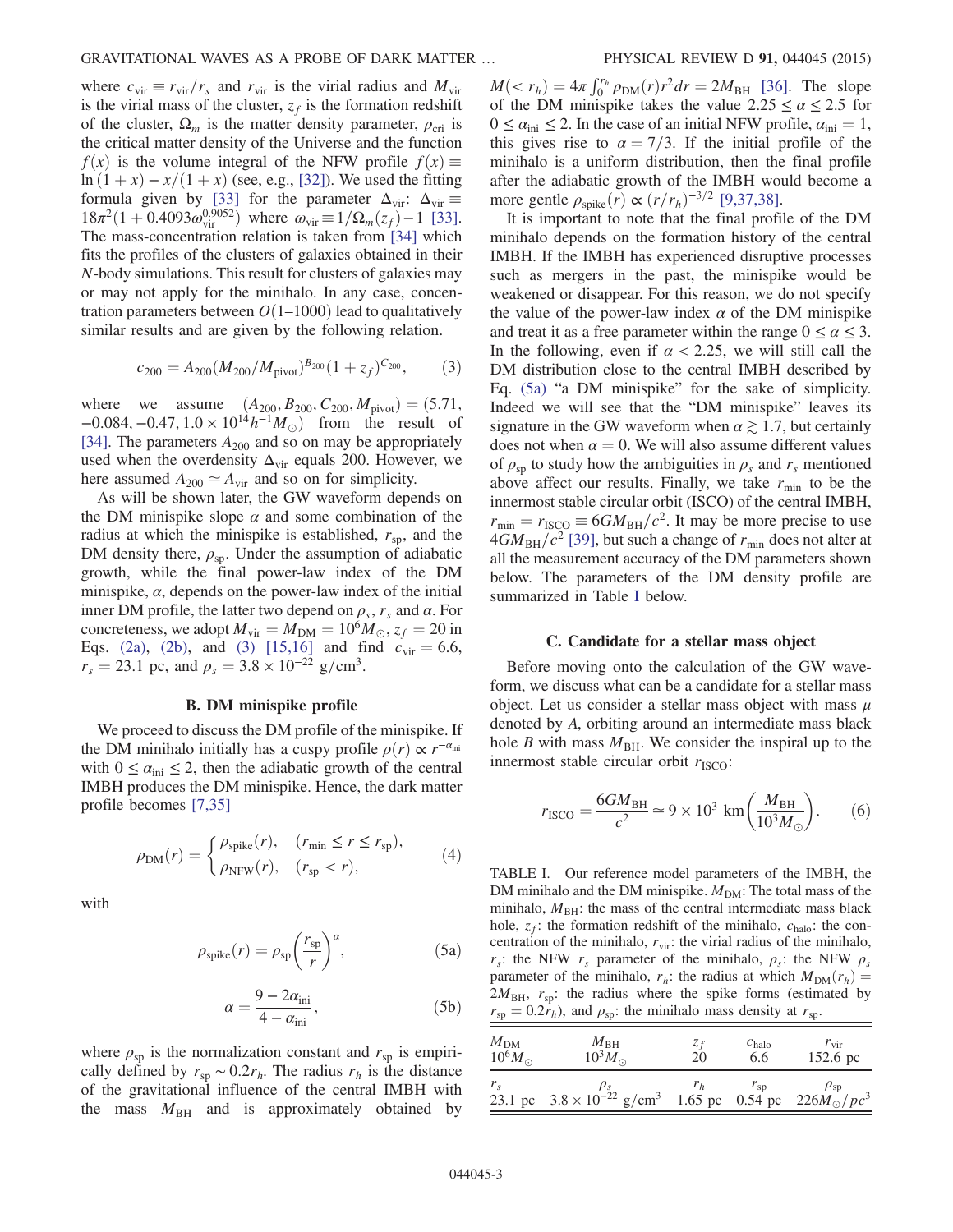Hence, the object A should have a radius smaller than at most  $9 \times 10^3$  km. At the same time, the tidal radius of A orbiting  $B$  at the orbital radius of  $r_{\text{ISCO}}$  is

$$
l_{\text{A tidal}} \simeq r_{\text{ISCO}} \left(\frac{\mu}{M_{\text{BH}}}\right)^{1/3} \\
\simeq 9 \times 10^2 \text{ km} \left(\frac{\mu}{1M_{\odot}}\right)^{1/3} \left(\frac{M_{\text{BH}}}{10^3 M_{\odot}}\right)^{-1/3} \left(\frac{M_{\text{BH}}}{10^3 M_{\odot}}\right).
$$
\n(7)

Hence, this object must be either a black hole or a neutron star. Alternatively, if we assume A to be a white dwarf of radius  $l_A = 10000$  km or a sunlike object of radius  $l_A = 10^6$  km, the innermost orbital radius should be replaced by the radius below which the object A is tidally destroyed:

$$
r_{\text{tidal}} \simeq \left(\frac{M_{\text{BH}}}{\mu}\right)^{1/3} l_A
$$
  
\simeq 3 \times 10^{-7} pc \left(\frac{M\_{\text{BH}}}{10^3 M\_{\odot}}\right)^{1/3} \left(\frac{\mu}{1M\_{\odot}}\right)^{-1/3} \left(\frac{l\_A}{10^6 \text{ km}}\right).  
\t(8)

As will be stated, we will consider the orbital radius of order 10<sup>−</sup><sup>8</sup> pc or less, so we cannot assume our stellar mass object to be a normal star with radius  $\sim 10^6$  km. A white dwarf may be an interesting candidate since an electromagnetic counterpart may be expected when it is tidally disrupted (e.g., [40–42]). Yet, here in this paper we assume a neutron star or a black hole when we refer to a stellar mass object.

#### III. GW WAVEFORM

#### A. Equation of motion for the stellar mass object

Let us consider a binary system which involves a small compact object with a mass of  $\mu = 1M_{\odot}$  and an IMBH with a mass of  $M_{BH} = 10^3 M_{\odot}$ . The mass of the stellar mass object  $\mu$  is much smaller than the mass of IBMH  $M_{\text{BH}}$ . So the reduced mass is approximately equal to  $\mu$  and the barycenter position is approximately equal to the position of the IMBH. By adopting a reference frame attached to the barycenter, the equation of motion of the radial relative separation between the stellar mass object and the IMBH describes the motion of the former and is given by

$$
\frac{d^2r}{dt^2} = -\frac{GM_{\text{eff}}}{r^2} - \frac{F}{r^{a-1}} + \frac{h^2}{r^3},\tag{9}
$$

where  $h$  is the angular momentum of the stellar mass object per its mass, and  $M_{\text{eff}}$  and F are defined by

$$
M_{\text{eff}} = \begin{cases} M_{\text{BH}} - M_{\text{DM}} & (r_{\text{min}}) \quad (r_{\text{min}} \le r \le r_{\text{sp}}), \\ M_{\text{BH}} & (r < r_{\text{min}}), \end{cases} \tag{10a}
$$

$$
F = \begin{cases} r_{\min}^{\alpha - 3} M_{\text{DM}} & (r_{\min} \le r \le r_{\text{sp}}), \\ 0 & (r < r_{\min}). \end{cases} \tag{10b}
$$

The mass  $M_{DM}$  (<  $r_{min}$ ) denotes the DM mass contained within the ISCO and is defined as  $M_{DM} < r_{min}$  =  $4\pi r_{\rm sp}^{\alpha} \rho_{\rm sp} r_{\rm min}^{3-\alpha}/(3-\alpha)$ . The first term on the right-hand side of Eq. (9) describes the gravitational potential of the effective mass of the central IMBH which is modified by the DM due to the absence of the DM within the ISCO, the second term accounts for the DM effect, and the third term represents a centrifugal force. Here the dynamical friction force and the GW backreaction force are neglected because these effects are much smaller than the gravitational potential of the IMBH. We will introduce these effects to include an adiabatic evolution of the orbital radius in the next subsection.

We assume that the stellar mass object orbits in a circular manner for simplicity. The orbital radius  $R$  is obtained by solving  $d^2r/dt^2=0$  in Eq. (9). The orbital frequency  $\omega_s$  is related to the angular momentum h by  $R\omega_s$ , so we get

$$
\omega_s = \left(\frac{GM_{\rm eff}}{R^3} + \frac{F}{R^{\alpha}}\right)^{1/2}.\tag{11}
$$

When a DM minispike is not present around the IMBH,  $F \to 0$  and  $M_{\text{eff}} \to M_{\text{BH}}$ , so Eq. (11) leads to the Kepler's law  $\omega_s^2 = GM_{\text{BH}}/R^3$ .

#### B. Energy balance equation

In this subsection, we introduce the GW backreaction and the dynamical friction into the stellar mass object's orbit by taking the energy balance equation into account. When the stellar mass object orbits around the IMBH, a part of its energy  $E_{\text{orbit}}$  is converted into GW emission loss  $E_{GW}$  and dynamical friction loss  $E_{DF}$ . Thus, the following energy balance equation is satisfied:

$$
-\frac{dE_{\text{orbit}}}{dt} = \frac{dE_{\text{GW}}}{dt} + \frac{dE_{\text{DF}}}{dt}.
$$
 (12)

As we will see in this subsection, this energy balance equation gives the time evolution of the orbital radius. The resulting orbit can be regarded as a quasicircular orbit because of the smallness of these dissipative effects.

The orbital energy  $E_{\text{orbit}}$  is the sum of the kinetic energy and the gravitational potential of the stellar mass object, so we can calculate  $E_{\text{orbit}}$  using Eq. (11),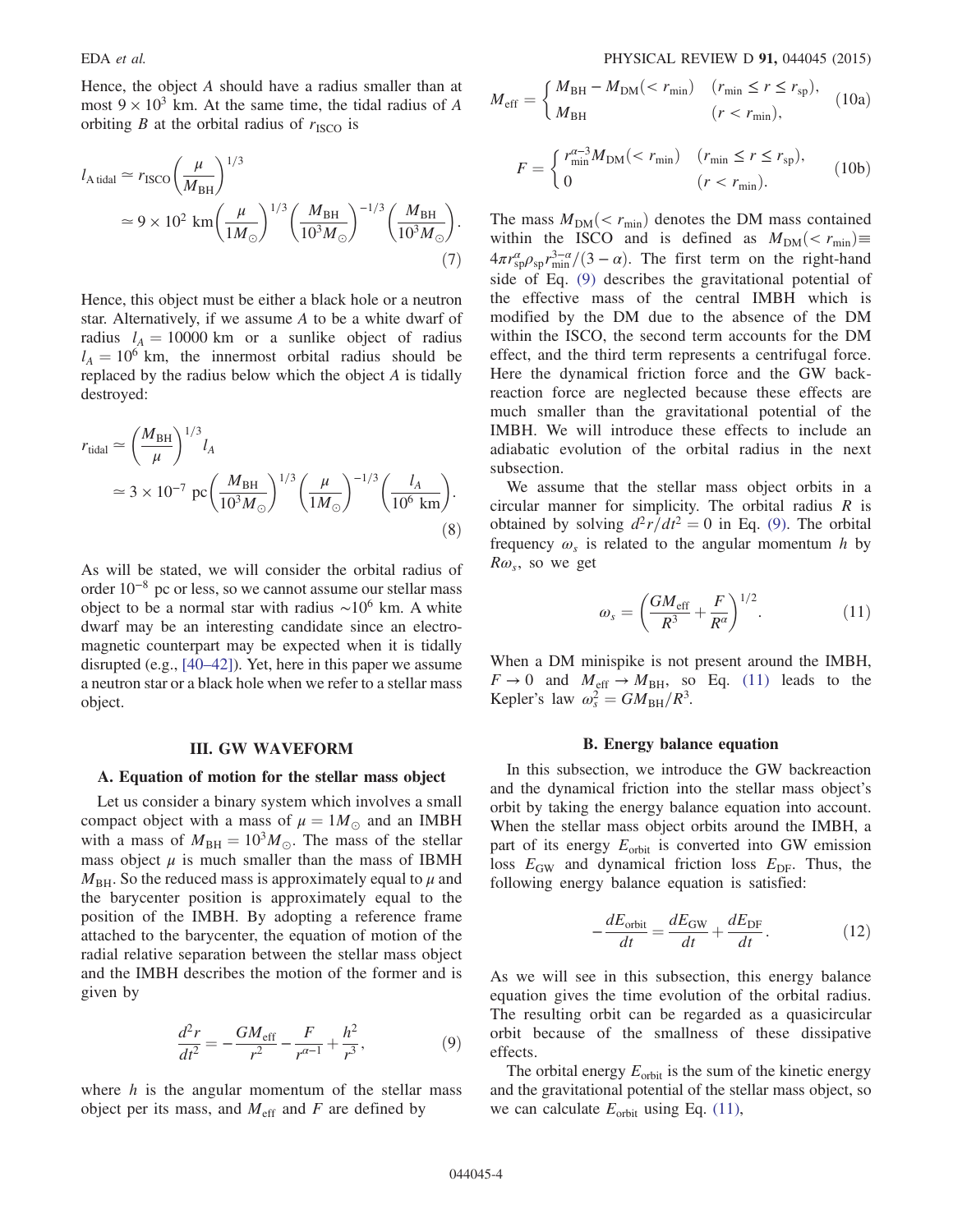GRAVITATIONAL WAVES AS A PROBE OF DARK MATTER … PHYSICAL REVIEW D 91, 044045 (2015)

$$
E_{\text{orbit}} = \frac{1}{2}\mu v^2 - \frac{G\mu M_{\text{eff}}}{R} + \frac{1}{2 - \alpha} \frac{\mu F}{R^{\alpha - 2}}
$$
  
= 
$$
-\frac{G\mu M_{\text{eff}}}{2R} + \frac{4 - \alpha}{2(2 - \alpha)} \frac{\mu F}{R^{\alpha - 2}},
$$
(13)

where  $v$  is the orbital velocity. When we consider the evolution of the radius R,  $dR/dt$  does not vanish. So the time derivative of Eq. (13) gives the following equation:

$$
\frac{dE_{\text{orbit}}}{dt} = \left(\frac{GM_{\text{eff}}}{2R^2} + \frac{4-\alpha}{2} \frac{F}{R^{\alpha-1}}\right) \mu \frac{dR}{dt}.
$$
 (14)

To the lowest order in the post-Newtonian expansion, the gravitational radiation energy is given by the quadrupole formula. We apply the formula to the circular Newtonian binary and obtain

$$
\frac{dE_{\text{GW}}}{dt} = \frac{32}{5} \frac{G\mu^2}{c^5} R^4 \omega_s^6. \tag{15}
$$

When the stellar mass object moves through the cloud of DM, it gravitationally interacts with DM particles. This effect is called dynamical friction, sometimes referred to as gravitational drag which was first discussed by Chandrasekhar [43]. Because of dynamical friction, the stellar mass object running through the DM halo is decelerated in the direction of its motion and loses its kinetic energy as well as its angular momentum. The dynamical friction force is given by  $f_{\text{DF}} =$  $4\pi G^2 \mu^2 \rho_{DM}(r) \ln \Lambda/v^2$  where v is the velocity of the stellar mass object [44]. The Coulomb logarithm  $\Lambda$  is defined by  $\lambda \cong b_{\text{max}} v_{\text{typ}}^2/(G\mu)$  where  $b_{\text{max}}$  is the maximum impact<br>parameter and  $v_{\text{max}}$  is the typical velocity of the stellar mass parameter and  $v_{\text{typ}}$  is the typical velocity of the stellar mass object. We take  $\ln \Lambda \approx 3$ . From the expression of the dynamical friction force, we obtain the friction loss,

$$
\frac{dE_{\rm DF}}{dt} = v f_{\rm DF} = 4\pi G^2 \frac{\mu^2 \rho_{\rm DM}(r)}{v} \ln \Lambda. \tag{16}
$$

To find the numerical solution of the energy balance equation (12) easily, we introduce a dimensionless radius parameter  $x$  defined by

$$
x \equiv \varepsilon^{1/(3-\alpha)} R,\tag{17}
$$

with

$$
\varepsilon \equiv \frac{F}{GM_{\rm eff}}.\tag{18}
$$

Using the above definition of  $x$ , the energy balance equation (12) can be rewritten in the form of the differential equation of  $x$  with respect to time  $t$  as

$$
\frac{dx}{dt} = -c_{GW} \frac{(1+x^{3-\alpha})^3}{4x^3[1+(4-\alpha)x^{3-\alpha}]}
$$

$$
-c_{DF} \frac{1}{(1+x^{3-\alpha})^{1/2}[1+(4-\alpha)x^{3-\alpha}]x^{-5/2+\alpha}}, \quad (19)
$$

where the coefficients are defined by

$$
c_{\rm GW} \equiv \frac{256}{5} \left(\frac{G\mu}{c^3}\right) \left(\frac{GM_{\rm eff}}{c}\right)^2 \varepsilon^{4/(3-\alpha)},\qquad(20a)
$$

$$
c_{\rm DF} \equiv (8\pi G^2 \mu \rho_{\rm sp} r_{\rm sp}^{\alpha} \ln \Lambda) (GM_{\rm eff})^{-3/2} \varepsilon^{(2\alpha - 3)/[2(3-\alpha)]}.
$$

$$
(20b)
$$

The coefficient  $c_{GW}$  is related to the gravitational radiation energy and the coefficient  $c<sub>DF</sub>$  is related to the dynamical friction. In the case of the initial NFW profile,  $\alpha = \frac{7}{3}$ , the coefficients  $c_{\text{GW}}$  and  $c_{\text{DF}}$  are  $c_{\text{GW}} = 2.0 \times 10^{-33} [1/\text{year}]$ ,  $c_{\text{DE}} = 2.1 \times 10^{-8}$ [1/year]. Note that the dynamical friction coefficient  $c_{\text{DF}}$  is much larger than the gravitational radiation coefficient  $c_{\text{GW}}$ .

# C. GW waveform

The GW waveform from the binary composed of two compact objects with masses  $\mu$  and  $M_{BH}$  is given by

$$
h_{+}(t) = \frac{1}{D} \frac{4G\mu\omega_{s}^{2}R^{2}}{c^{4}} \frac{1 + \cos^{2}t}{2} \cos{(\omega_{\text{GW}}t)},
$$
 (21a)

$$
h_{\times}(t) = \frac{1}{D} \frac{4G\mu\omega_s^2 R^2}{c^4} \cos\iota\sin\left(\omega_{\rm GW}t\right),\qquad(21b)
$$

where  $D$  is the distance to the source (luminosity distance for a cosmological source), R is the orbital radius,  $\iota$  is the inclination angle, which is the angle between the line-ofsight and the rotational axis of the orbits, and  $\omega_{GW}$  is the GW frequency which is given by  $\omega_{GW} \equiv 2\omega_s$  [45].

The waveforms Eqs. (21a) and (21b) are derived on the assumption that the motion of the source is described by a circular Newtonian orbit. But in fact, the radius  $R$  and the frequency  $\omega_s$  are not constant because the orbital energy  $E_{\text{orbit}}$  decreases gradually due to both the dynamical friction and the GW backreaction. Including these effects, the orbit shrinks adiabatically and becomes a quasicircular orbit. So the radius R and the frequency  $\omega_s$  should be replaced by  $R \to R(t), \omega_s \to \omega_s(t)$ , and the phase  $\omega_{\rm GW} t$  should also be replaced by  $\omega_{\text{GW}}t \rightarrow \Phi(t)$  as defined by Eq. (22c) below. Thus, the GW waveform is expressed by

$$
h_{+}(t) = \frac{1}{D} \frac{4G\mu\omega_{s}(t)^{2}R(t)^{2}}{c^{4}} \frac{1 + \cos^{2}t}{2} \cos{[\Phi(t)]}, \quad (22a)
$$

$$
h_{\times}(t) = \frac{1}{D} \frac{4G\mu\omega_{s}(t)^{2}R(t)^{2}}{c^{4}} \cos\iota\sin[\Phi(t)],
$$
 (22b)

$$
\Phi(t) \equiv \int^{t} \omega_{\rm GW}(t')dt'. \tag{22c}
$$

In order to discuss detectability and parameter accuracy in GW observations, it is convenient to work in the frequency domain. The Fourier transformation of the GW waveform is given by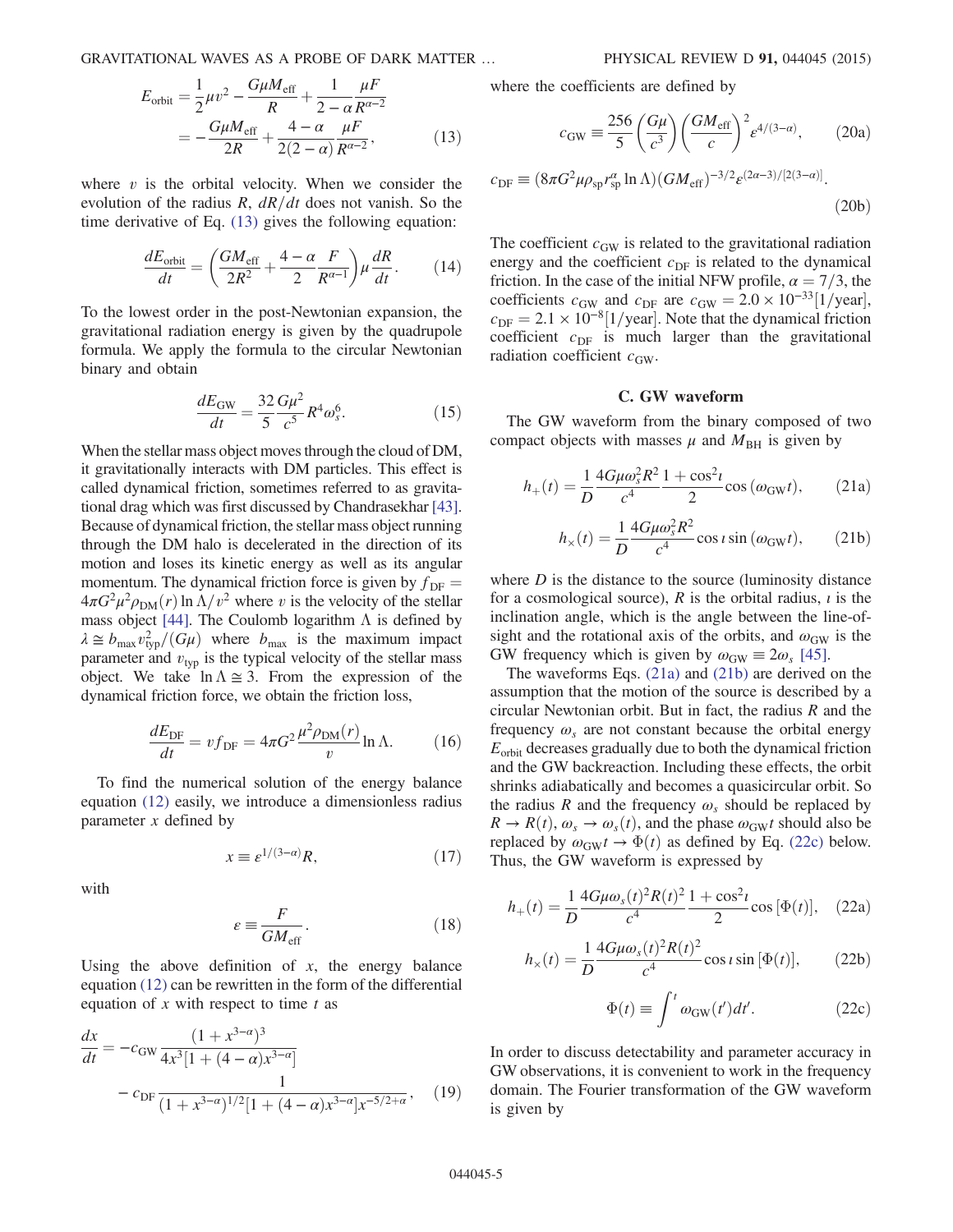$$
\tilde{h}_{+,\times}(f) = \int_{-\infty}^{\infty} h_{+,\times}(t) e^{2\pi i f t} dt,
$$
\n(23)

where  $f$  is the GW frequency. For simplicity, we consider a GW coming in the detector from the optimal direction for  $+$ mode. In such a situation, detector pattern functions are  $F_+ = 1$  and  $F_\times = 0$ . So the response of the detector to the GW is  $h(t) = h_+(t)$ . Using Eq. (22a), we rewrite the GW GW is  $h(t) = h_+(t)$ . Using Eq. (22a), we rewrite the GW waveform as

$$
h(t) = A(t_{\rm ret}) \cos \Phi(t_{\rm ret}), \tag{24a}
$$

$$
A(t) \equiv \frac{1}{D} \frac{4G\mu\omega_s^2(t)R^2(t)}{c^4} \frac{1 + \cos^2 t}{2}, \qquad (24b)
$$

where  $A(t)$  is the time-dependent amplitude, and  $\Phi(t)$  is the time-dependent GW phase. In the above equations, we have introduced the retarded time  $t_{\text{ret}} \equiv t - D/c$ . At the frequency of interest, the time-dependent amplitude  $A(t)$  varies slowly, while the time-dependent phase  $\Phi(t)$ varies rapidly. So, the Fourier transformation of the GW waveform can be calculated approximately using the stationary phase method. In this method, the rapidly oscillating term is neglected and only the slowly oscillating term survives. Then the GW waveform in the Fourier domain becomes

$$
\tilde{h}(f) = \frac{1}{2} e^{i\Psi(t)} A(t) \left[ \frac{2\pi}{\ddot{\Phi}(t)} \right]^{1/2},\tag{25a}
$$

$$
\Psi(t) = 2\pi f \frac{D}{c} + \tilde{\Phi}(t) - \frac{\pi}{4},\qquad (25b)
$$

$$
\tilde{\Phi}(t) \equiv 2\pi ft - \Phi(t),\tag{25c}
$$

where the time t is related to frequency by  $2\pi f =$  $\omega_{\rm gw}(t)$  [46].

As we will discuss in Appendix A, the GW waveform Eqs. (25a), (25b) and (25c) can be rewritten explicitly in the frequency domain as follows:

$$
\tilde{h}(f) = \mathcal{A}f^{-7/6}e^{i\Psi(f)}\chi^{19/4}[K(x)(1+\tilde{c}J(x))]^{-1/2},\qquad(26a)
$$

$$
\mathcal{A} = \left(\frac{5}{24}\right)^{1/2} \frac{1}{\pi^{2/3}} \frac{c}{D} \left(\frac{GM_c}{c^3}\right)^{5/6} \frac{1 + \cos^2 t}{2},\qquad(26b)
$$

$$
\Psi(f) = 2\pi f \tilde{t}_c - \Phi_c - \frac{\pi}{4} - \tilde{\Phi}(f),\tag{26c}
$$

$$
\tilde{\Phi}(f) = \frac{10}{3} \left( \frac{8\pi GM_c}{c^3} \right)^{-5/3} \left[ -f \int_{\infty}^{f} df' \frac{\chi^{11/2}}{f'^{11/3} K (1 + \tilde{c} J)} + \int_{\infty}^{f} df' \frac{\chi^{11/2}}{f'^{8/3} K (1 + \tilde{c} J)} \right],
$$
\n(26d)

$$
J(x) = \frac{4x^{11/2 - \alpha}}{(1 + x^{3 - \alpha})^{7/2}},
$$
 (26e)

$$
K(x) = \frac{(1+x^{3-\alpha})^{5/2}(1+\alpha x^{3-\alpha}/3)}{1+(4-\alpha)x^{3-\alpha}},
$$
 (26f)

$$
\chi = (\delta \varepsilon)^{1/(\alpha - 3)} x,\tag{26g}
$$

$$
\delta = \left(\frac{GM_{\rm eff}}{\pi^2 f^2}\right)^{(3-\alpha)/3},\tag{26h}
$$

where A is the overall amplitude,  $M_c$  is the chirp mass defined by  $M_c \equiv \mu^{3/5} M_{\text{eff}}^{5/2}$ ,  $\tilde{t}_c$  is the sum of the binary coalescence time  $t_c$  and  $D/c$ ,  $\Phi_c$  is the phase at coalescence,  $\alpha$  is the power-law index of the DM minispike,  $\tilde{c}$  is defined by  $\tilde{c} \equiv c_{\text{DF}}/c_{\text{GW}}$ ,  $\delta$  is a new frequency variable, x is defined in Eq. (17), and  $\varepsilon$  is defined by Eq. (18). The DM information is encoded in the waveform Eq. (26a) through  $K(x)$ ,  $J(x)$ ,  $\chi$ ,  $\tilde{c}$  and  $M_{\text{eff}}$ . So if we take  $K(x) \rightarrow 1$ ,  $\chi \rightarrow 1$ ,  $\tilde{c} \rightarrow 0$ ,  $M_{\text{eff}} \rightarrow M_{\text{BH}}$ , then Eq. (26a) becomes the waveform without the DM shown in Eqs. (A15a)–(A15d).

#### D. δε expansion

As we will discuss in the next section, we consider a fiveyear observation by eLISA which corresponds to  $f \gtrsim 10^{-3}$  Hz. In this setup,  $\delta \epsilon \ll 1$  is satisfied. For example, we get  $\delta \epsilon = 3.5 \times 10^{-6}$  for  $\alpha = 7/3$ ,  $f = 0.01$  Hz,  $\mu =$  $1M_{\odot}$  and the parameters  $\rho_{\rm sp}$ ,  $r_{\rm sp}$ , and  $M_{\rm BH}$  listed in Table I. So the product  $\delta \varepsilon$  can be treated as a small dimensionless expansion parameter. Note that  $\varepsilon$  is of the order of 1 but  $\delta$  is much smaller than 1 at the frequency of interest. The product  $\delta \varepsilon$  represents deviations from the case without the DM minispike. Since the measurement errors of the physical parameters contained in the GW are much more sensitive to the GW phase rather than its amplitude, we expand the GW waveform  $h(f)$  up to the first order in  $\delta \varepsilon$  in the phase and up to the zeroth order in the amplitude. Using an expansion of  $\chi$  in  $\delta \epsilon$ ,

$$
\chi = 1 + \frac{1}{3}\delta\varepsilon + \frac{2 - \alpha}{9}\delta^2\varepsilon^2 + \cdots, \qquad (27)
$$

the GW waveform given by Eqs. (26a)–(26h) becomes

$$
\tilde{h}(f) = \mathcal{A}f^{-7/6}e^{i\Psi(f)},\tag{28a}
$$

$$
\tilde{\Phi}(f) = \frac{10}{3} \left( \frac{8\pi GM_c}{c^3} \right)^{-5/3} \left[ -f \int_{f_{\text{ISCO}}}^{f} df' f'^{-11/3} L^{-1}(f') + \int_{f_{\text{ISCO}}}^{f} df' f'^{-8/3} L^{-1}(f') \right],
$$
\n(28b)

$$
L(f) = 1 + 4c_e \tilde{\delta}^{(11-2\alpha)/[2(3-\alpha)]},
$$
 (28c)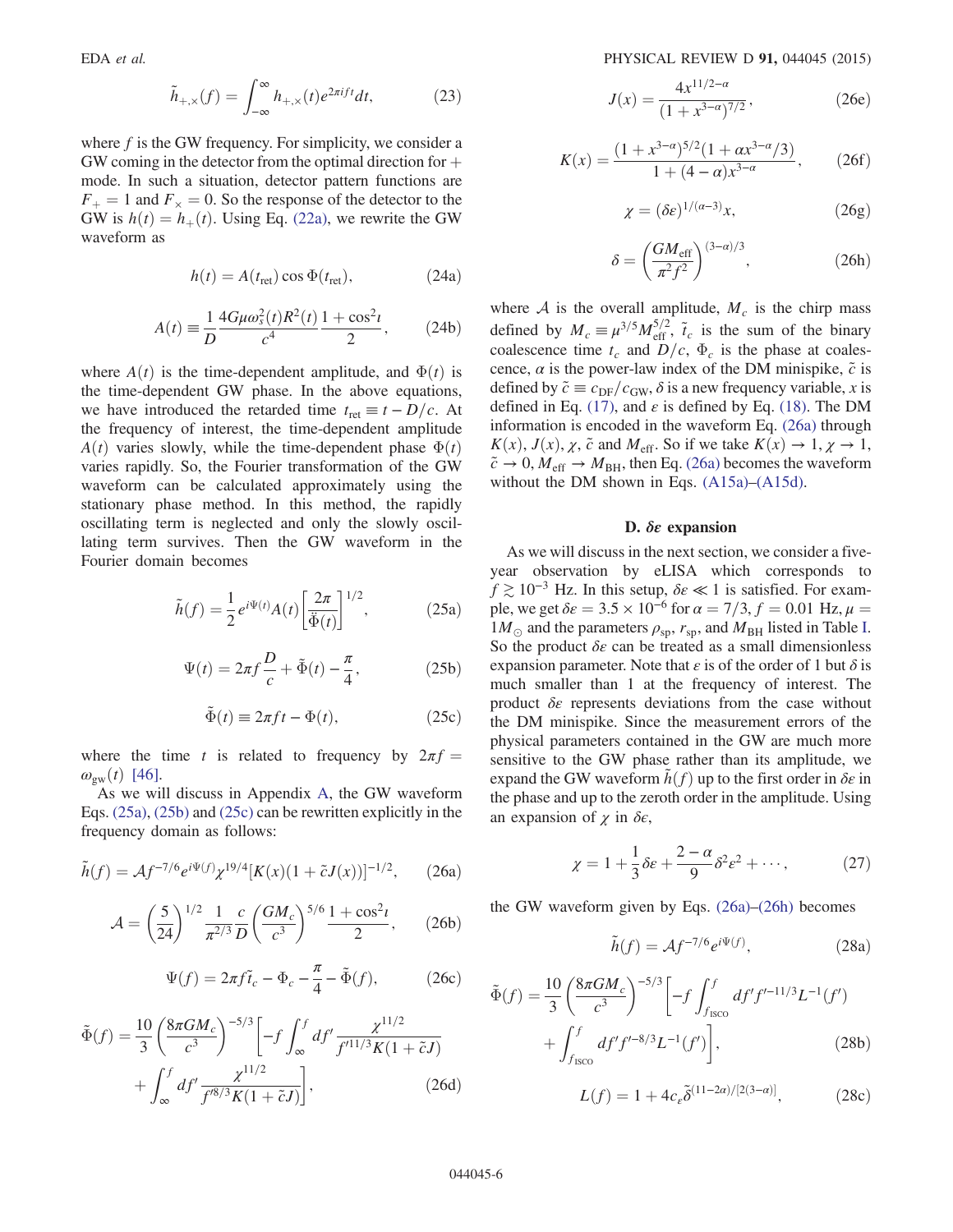GRAVITATIONAL WAVES AS A PROBE OF DARK MATTER … PHYSICAL REVIEW D 91, 044045 (2015)

$$
\tilde{\delta} = \left(\frac{G}{\pi^2 f^2}\right)^{(3-a)/3},\tag{28d}
$$

$$
c_{\varepsilon} = M_{\text{eff}}^{(11-2\alpha)/6} \tilde{c} \varepsilon^{(11-2\alpha)/[2(3-\alpha)]}
$$
  
=  $5\pi c^5 G^{-5/2} M_{\text{eff}}^{-(\alpha+5)/3} \rho_{\text{sp}} r_{\text{sp}}^{\alpha} \ln \Lambda,$  (28e)

where the overall amplitude  $A$  is defined by Eq. (26b) and  $\Psi(f)$  is defined by Eq. (26c). The upper bound of the integration in Eq. (28b),  $f_{\text{ISCO}} > f$  in the eLISA frequency band, is the GW frequency when the stellar mass object enters the innermost stable circular orbit. Hence,  $\Phi(f)/(2\pi)$  is in essence the GW cycles from the frequency  $f$  to the coalescence. In the above equations, the post-Newtonian (PN) effects which are neglected must be taken into account in real data analysis. However, the frequency dependence of the PN effect in the GW phase  $\tilde{\Phi}(f)$  differs from that of the DM effect which depends on the power-law index  $\alpha$ . So, the measurement accuracies of the DM parameters as we will discuss later would not be affected seriously by higher-order terms in the PN expansion.

Until the previous sections, we have included both the dynamical friction and the gravitational pull of the DM minispike. It is easily shown that the dynamical effect has much more impact on the measurement accuracy of the DM parameters than the DM minispike does [28], and the above expression indeed includes the dynamical friction but not the gravitational pull of the DM minispike. Within the approximation in this subsection and the following, the gravitational potential of the DM minispike shows its signature mainly in the IMBH mass redefinition ( $M_{BH} \rightarrow$  $M_{\text{eff}}$  in  $M_c$  in the above equations). We, however, note that even such a tiny effect as the gravitational pull of the DM minispike does affect the detectability of GW thanks to the large number of the GW cycles in the eLISA detection band [25].

It should be noted that all the effects of the DM are characterized by the function  $L(f)$  and that it consists of two DM parameters,  $\alpha$  and  $c_{\varepsilon}$ . We make use of the above equations to calculate measurement errors of the waveform parameters in the next section. We also define the phase difference  $\Delta \Phi(f)$  by

$$
\Delta \tilde{\Phi}(f) \equiv \tilde{\Phi}(f) - \tilde{\Phi}_0(f), \qquad (29)
$$

where  $\Phi(f)$  defined by Eq. (28b) is the phase including the DM effect, and  $\Phi_0(f)$  defined by Eq. (A15d) is the phase without the DM effect.  $\Delta \tilde{\Phi}(f)$  is shown in Fig. 1 which indicates that the phase difference becomes significant for large  $\alpha$  and for the large GW frequency f. This is because in this case, the DM density near the central BH increases and the effect of the DM on the motion of the stellar mass object is significant. Figure. 1 can be directly compared with Fig. 1 in our previous paper [25]. For



FIG. 1. The accumulated phase difference  $\Delta \tilde{\Phi}$  against the power-law index  $α$ , defined by Eq. (29). In essence, this is the difference between the accumulated phase from GW frequency f and the binary coalescence with and without the DM minispike. Three different curves show  $\Delta \Phi$  for three different values of  $\alpha$ . For instance, if detecting a binary GW from  $f = 0.01$  Hz to its coalescence, we would observe by a factor of  $10<sup>7</sup>$  more GW cycles in the case with a  $\alpha = \frac{7}{3}$  DM minispike than without any. For this plot, we take  $\mu = 1M_{\odot}$  and  $\rho_{\rm sp}$ ,  $r_{\rm sp}$ , and  $M_{\rm BH}$  are as listed in Table I.

example, in the case of [25] in which the dynamical friction is not taken into account, the phase difference  $\Delta\Psi$ is of the order of 0.1 at 0.1 Hz for  $\alpha = \frac{7}{3}$ , while in the present of the dynamical friction, shown here in Fig. 1,  $\Delta \Psi$  is of the order of 10<sup>4</sup>. This comparison implies that the effect of the dynamical friction overwhelms that of the gravitational pull. As discussed in [25], the phase difference causes the mismatch between the waveform including the DM effect and the waveform without the DM effect. The phase difference  $\Delta \tilde{\Phi}(f)$  typically above 1 indicates the necessity to use the waveform including the DM effect as a template. As can be seen in Fig. 1, if the template without the DM effect is applied to the GW signal affected by the DM with  $\alpha > 1.5$ , the resulting signal-to-noise ratio  $(S/N)$  would be degraded significantly due to the phase difference  $\Delta \tilde{\Phi}(f)$ .

# IV. PARAMETER RESOLUTION FOR ELISA

#### A. Brief review of the Fisher analysis

In this subsection, we give a brief review of parameter estimation (see [46,47] for more details). Let us consider detecting GWs with a single detector. The detector output  $s(t)$  can be written by the sum of the GW signal  $h(t)$  and detector noise  $n(t)$ :

$$
s(t) = h(t) + n(t). \tag{30}
$$

Assuming that the detector noise is stationary, the correlation between different Fourier components of the noise is expressed as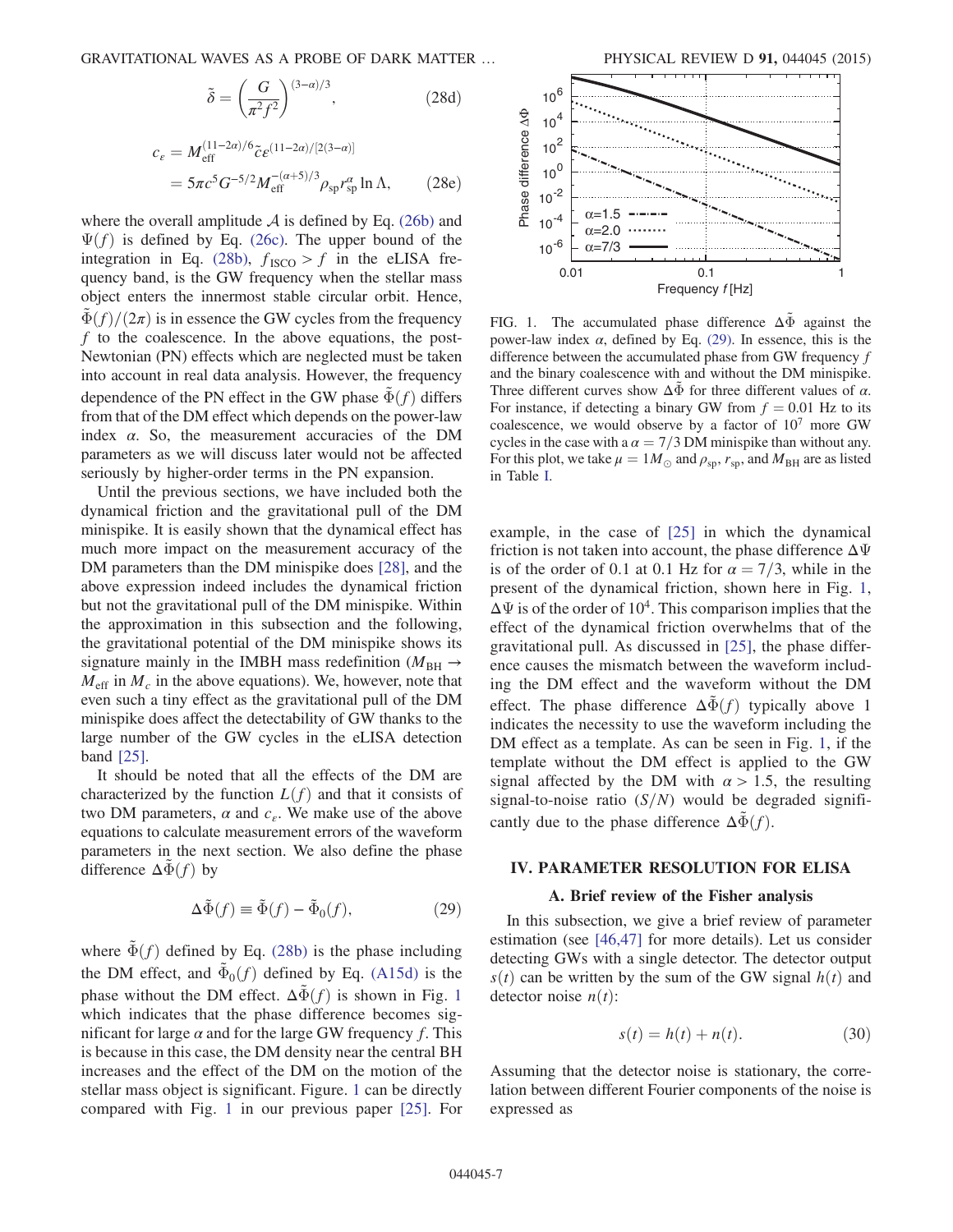$$
\langle \tilde{n}(f)\tilde{n}^*(f')\rangle = \frac{1}{2}\delta(f - f')S_n(f),\tag{31}
$$

where the angled brackets  $\langle \rangle$  denote an ensemble average, the asterisk is complex conjugation and  $S_n(f)$  is a onesided power spectral density of the detector noise. In this paper, we consider the GW observation using eLISA which has the best sensitivity at around  $f = 0.01$  [Hz]. The noise spectral density of eLISA is given by

$$
S_n(f) = \frac{20}{3} \frac{4S_{\text{acc}}(f)/(2\pi f)^4 + S_{\text{sn}}(f) + S_{\text{omn}}(f)}{\ell^2} \times \left[1 + \left(\frac{f}{0.41c/2\ell}\right)\right]^2,
$$
 (32a)

where  $S_{\text{acc}}(f) = 2.13 \times 10^{-29} (1 + 10^{-4}/f) [\text{m}^2/\text{s}^4\text{Hz}]$  is the acceleration noise spectral density,  $S_{\rm sn}(f) = 6.28 \times$  $10^{-23}$  [m<sup>2</sup>/Hz] is the shot noise spectral density,  $S_{\text{omn}}(f)$  =  $5.25 \times 10^{-23}$  [m<sup>2</sup>/Hz] is the other measurement noise spectral density and  $\ell = 10^9$  [m] is the separation between the spacecraft which is the length of its arms of the laser interferometer (see [23,48] for details).

It is convenient to introduce a noise-weighted inner product between two signals  $h_1(t)$  and  $h_2(t)$  by

$$
(h_1|h_2) \equiv 4\text{Re}\int_{f_{\text{ini}}}^{f_{\text{ISCO}}}\frac{\tilde{h}_1(f)\tilde{h}_2^*(f)}{S_n(f)}df,\tag{33}
$$

where Re denotes the real part and  $f_{\text{ini}}$  is the initial frequency. Assuming that the detector noise is Gaussian and stationary, the probability density of the detector noise is described by  $p(n) \propto e^{-(n/n)/2}$ . We can rewrite this expression in the form of detector signal s(t) and GWs expression in the form of detector signal  $s(t)$  and GWs signal  $h(t)$  using Eq. (30) as  $p(n) \propto e^{-(s-h|s-h)/2}$ .

In the above case,  $h(t)$  is known, while in actual GW experiments,  $h(t)$  should be replaced with a template  $h(t; \theta)$ , where  $\theta = {\theta_1, \dots, \theta_N}$  is a collection of unknown parameters. To determine the waveform parameters  $\theta$ , it is necessary to search for the parameters which minimize the logarithm of the maximum likelihood ratio,  $(s - h|s - h)$  −  $(s|s)$ . As a result of this process, we can infer the values of  $\theta$ . However, the expected values have statistical errors because the detector noise is a random process. These measurement errors  $\Delta\theta^i$  of the waveform parameters are approximately described by the Gaussian probability distribution for large  $S/N$ ,

$$
p(\Delta\theta^i) = \mathcal{N} \exp\left(-\frac{1}{2}\Gamma_{ij}\Delta\theta^i\Delta\theta^j\right),\tag{34}
$$

where N is the normalization factor and  $\Gamma_{ii}$  is called the Fisher information matrix defined by

$$
\Gamma_{ij} \equiv \left(\frac{\partial h}{\partial \theta^i} \middle| \frac{\partial h}{\partial \theta^j}\right). \tag{35}
$$

The inverse of the Fisher matrix gives the root-mean-square (rms) errors of the waveform parameters  $\theta^i$ ,

$$
\Delta \theta^i \equiv \sqrt{\langle (\Delta \theta^i)^2 \rangle} = \sqrt{(\Gamma^{-1})_{ii}}, \tag{36}
$$

where  $(\Gamma^{-1})_{ii}$  denotes the diagonal elements of the inverse Fisher matrix.

# B. Preparation for parameter estimation

The inspiral GW waveform from the IMBH surrounded by the DM minispike is described by six parameters which appear in Eqs.  $(28a)$ – $(28e)$ : the overall amplitude,  $\mathcal{A}$ ; the time constant,  $\tilde{t}_c \equiv t_c + D/c$ , which is the sum of the traveling time  $D/c$  and the coalescence time  $t_c$ ; the coalescence phase,  $\Phi_c$ ; the chirp mass,  $M_c$ ; and the two DM parameters,  $\alpha$  and  $c_{\varepsilon}$ . Note that the beam pattern function of eLISA is neglected here because we are concerned with how the DM parameters are determined by GW observations but not with the angular resolution of eLISA (see [49] for discussion of angular resolution).

The inner product between the derivatives of the waveform with respect to the parameters  $\theta$  yields the values of the Fisher matrix elements. The derivatives with respect to A,  $\bar{t}_c$ ,  $\Phi_c$  and ln M<sub>c</sub> are calculated straightforwardly as follows:

$$
\frac{\partial \tilde{h}}{\partial \ln \mathcal{A}} = \tilde{h},\tag{37a}
$$

$$
\frac{\partial \tilde{h}}{\partial \tilde{t}_c} = 2\pi i f \tilde{h},\tag{37b}
$$

$$
\frac{\partial \tilde{h}}{\partial \Phi_c} = -i\tilde{h},\qquad(37c)
$$

$$
\frac{\partial \tilde{h}}{\partial \ln M_c} = \frac{5}{3} i \tilde{h} \, \tilde{\Phi} \,. \tag{37d}
$$

The derivatives with respect to the DM parameters  $\alpha$ ,  $c_{\varepsilon}$  are obtained by applying the chain rule to the following equations:

$$
\frac{\partial \tilde{h}}{\partial \ln \alpha} = \alpha \tilde{h} \left( i \frac{\partial \Psi}{\partial \alpha} - \frac{1}{2} \frac{1}{L} \frac{\partial L}{\partial \alpha} \right),\tag{38a}
$$

$$
\frac{\partial \tilde{h}}{\partial \ln c_{\varepsilon}} = c_{\varepsilon} \tilde{h} \left( i \frac{\partial \Psi}{\partial c_{\varepsilon}} - \frac{1}{2} \frac{1}{L} \frac{\partial L}{\partial c_{\varepsilon}} \right),\tag{38b}
$$

where  $L$  is defined in Eq. (28c). However, since the explicit expressions are complicated, we take the derivatives numerically.

Next, we derive the initial frequency at which the GW observation starts. In the presence of the DM minispike, the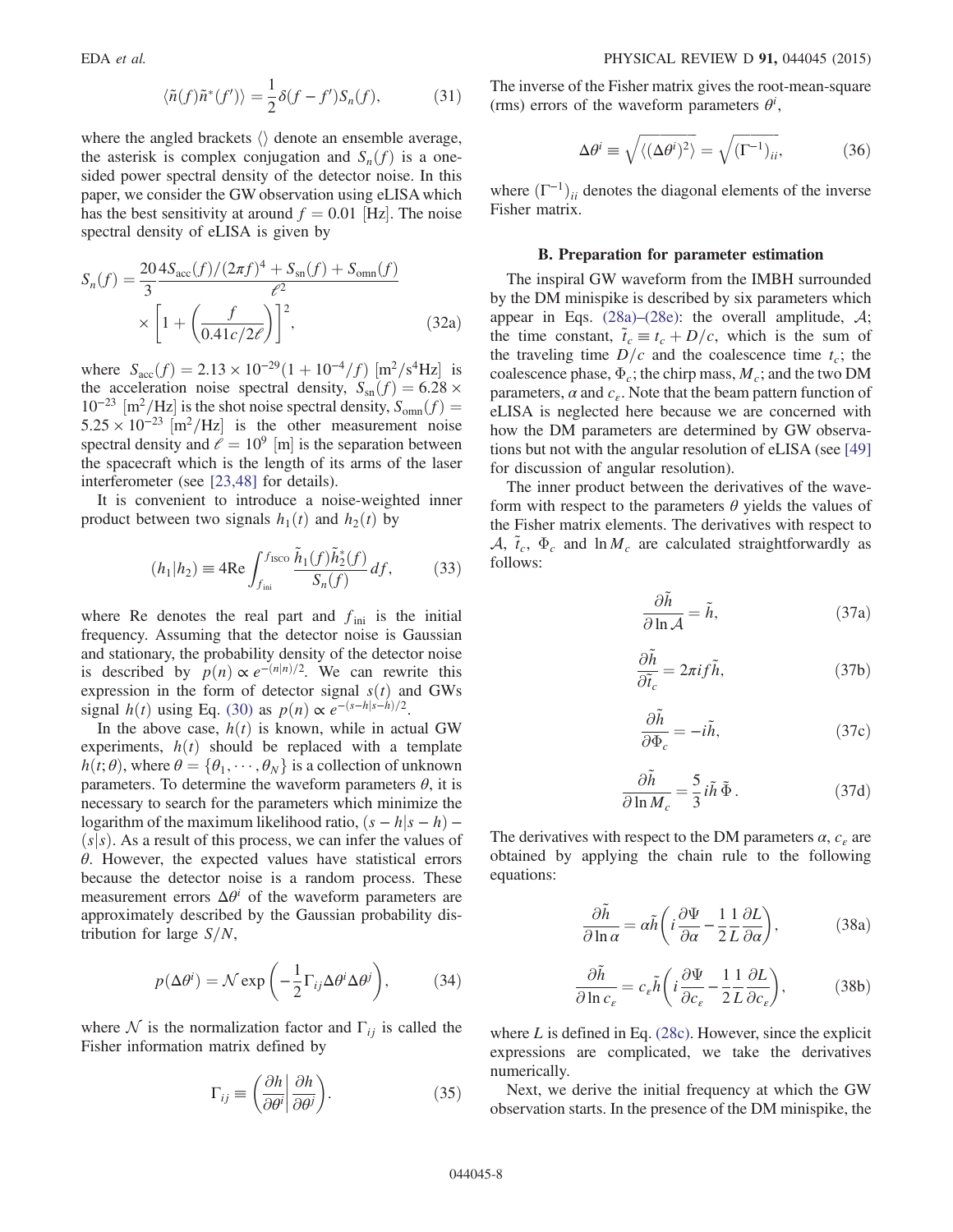

FIG. 2. Initial frequency against the power-law index  $\alpha$ . We assume that the GW is detected by an eLISA five-year observation. For small  $\alpha$ ,  $f_{\text{ini}}$  is almost constant. On the other hand, for large  $\alpha$ ,  $f_{\text{ini}}$  drops sharply due mainly to the dynamical friction. For this plot, we take  $\mu = 1M_{\odot}$  and  $\rho_{\rm sp}$ ,  $r_{\rm sp}$ , and  $M_{\rm BH}$  are as listed in Table I.

stellar mass object orbiting the central IMBH loses its angular momentum gradually due to both the dynamical friction and GW radiation reaction. So the coalescence arises earlier than the case without the DM. Time evolution of the frequency is described by Eq. (A12),

$$
\frac{df}{d\tau} = -\frac{3}{5}\pi \left(\frac{f}{f_0}\right)^{5/3} f^2 \chi^{-11/2} [K(1+\tilde{c}J)],\qquad(39)
$$

where  $f_0 \equiv c^3/8\pi G M_c$  and  $\tau$  is the time to the coalescence. (Note that  $d\tau = -dt$ .) The lower bound  $f_{\text{ini}}(\alpha)$  of the integral in Eq. (33) is required for calculating the inner product in the Fisher matrix. Given that the GW is observed by eLISA for five years prior to the coalescence, this bound is obtained by

$$
f_{\text{ini}}(\alpha) \equiv f(\alpha, \tau = 5 \text{ [yr]}).
$$
 (40)

By numerically solving Eq. (39), we show the dependence of  $\alpha$  on  $f_{\text{ini}}$  in Fig. 2. This figure indicates that the DM minispike affects more strongly the motion of the stellar mass object for larger  $\alpha$ . The initial frequency for a fiveyear observation is almost constant for small  $\alpha$  due to the smallness of the effect of the DM. Conversely, the initial frequency drops sharply for large  $\alpha$  due to the dynamical friction from the DM.

# C. Measurement accuracy: The case for initial NFW profile

In this subsection, we take an example of an initial NFW profile to demonstrate measurement accuracies of the waveform parameters. In this case, the slope of the DM minispike  $\alpha = \frac{7}{3}$ . Derivatives of the waveform with respect to the parameters given by Eqs. (37a)–(38b) are calculated numerically. Substitution of these results into Eqs. (35) and (36) gives rise to the rms errors  $\Delta \ln A$ ,  $\Delta t_c$ ,  $\Delta \Phi_c$ ,  $\Delta \ln M_c$ ,  $\Delta \ln \alpha$  and  $\Delta \ln c_e$  as follows:

$$
\frac{\Delta \mathcal{A}}{\mathcal{A}} = 0.1 \left( \frac{10}{S/N} \right),\tag{41a}
$$

$$
\Delta \tilde{t}_c = 1.0[s] \left( \frac{10}{S/N} \right),\tag{41b}
$$

$$
\Delta \Phi_c = 1.3 \text{[rad]} \left( \frac{10}{S/N} \right),\tag{41c}
$$

$$
\frac{\Delta M_c}{M_c} = 3.1 \times 10^{-7} \left( \frac{10}{S/N} \right),
$$
 (41d)

$$
\frac{\Delta \alpha}{\alpha} = 1.2 \times 10^{-6} \left( \frac{10}{S/N} \right),\tag{41e}
$$

$$
\frac{\Delta c_{\varepsilon}}{c_{\varepsilon}} = 5.9 \times 10^{-5} \left( \frac{10}{S/N} \right). \tag{41f}
$$

Here we take  $\rho_{sp}$ ,  $r_{sp}$ , and  $M_{BH}$  from Table I and  $\mu = 1M_{\odot}$ . These measurement errors are inversely proportional to  $S/N$ . So the waveform parameters are measurable with a better accuracy for larger GW signals. A notable feature of the above results is that the chirp mass  $M_c$  and the two DM parameters  $\alpha$  and  $c_{\epsilon}$  are determined much more accurately than the overall amplitude A, the coalescence time  $\tilde{t}_c$  and the coalescence phase  $\Phi_c$ . This fact reflects that  $M_c$ ,  $\alpha$  and  $c_{\varepsilon}$  appear in the phase of the waveform  $\Phi(f)$ . From Eqs. (B1), (22c) and (25c), the GW phase is proportional to the number of GW cycles which amplify the sensitivity to the parameters which appear in the phase  $\Phi(f)$  by a factor  $N_{\text{cycles}}$ . Thus, the fractional error of the chirp mass which is proportional to the phase is order of  $1/N_{\text{cycle}}$  and the two DM parameters are also determined very accurately. In fact, Fig. 8 indicates the value of  $1/N_{\text{cycle}}$  is about  $10^{-7}$ , which is consistent with the value of  $\Delta M_c/M_c$ in Eq. (41d).

We also investigate the correlation between the parameters which appear in the phase,  $M_c$ ,  $\alpha$  and  $c_{\varepsilon}$ . Figure 3 illustrates the Fisher ellipses for  $M_c$ ,  $\alpha$  and  $c_{\epsilon}$  in  $S/N = 10$ . From the figures, we observe that  $M_c$ ,  $\alpha$  and  $c_\varepsilon$  are strongly correlated with each other because all of them are contained in the phase. However, they are not completely degenerate and are determined independently. This fact can be traced to the difference of the frequency dependence between  $M_c$ ,  $\alpha$  and  $c_e$ .

In the above discussion, the mass of the central IMBH  $M_{\text{BH}}$  and that of the stellar mass object  $\mu$  are fixed. Next we analyze the measurement errors for various values of  $\mu$  and  $M_{BH}$ . The results are shown in Fig. 4. The figure indicates the errors of the parameters in the phase  $\Phi(f)$  increase linearly with the stellar mass object mass  $\mu$ . This behavior comes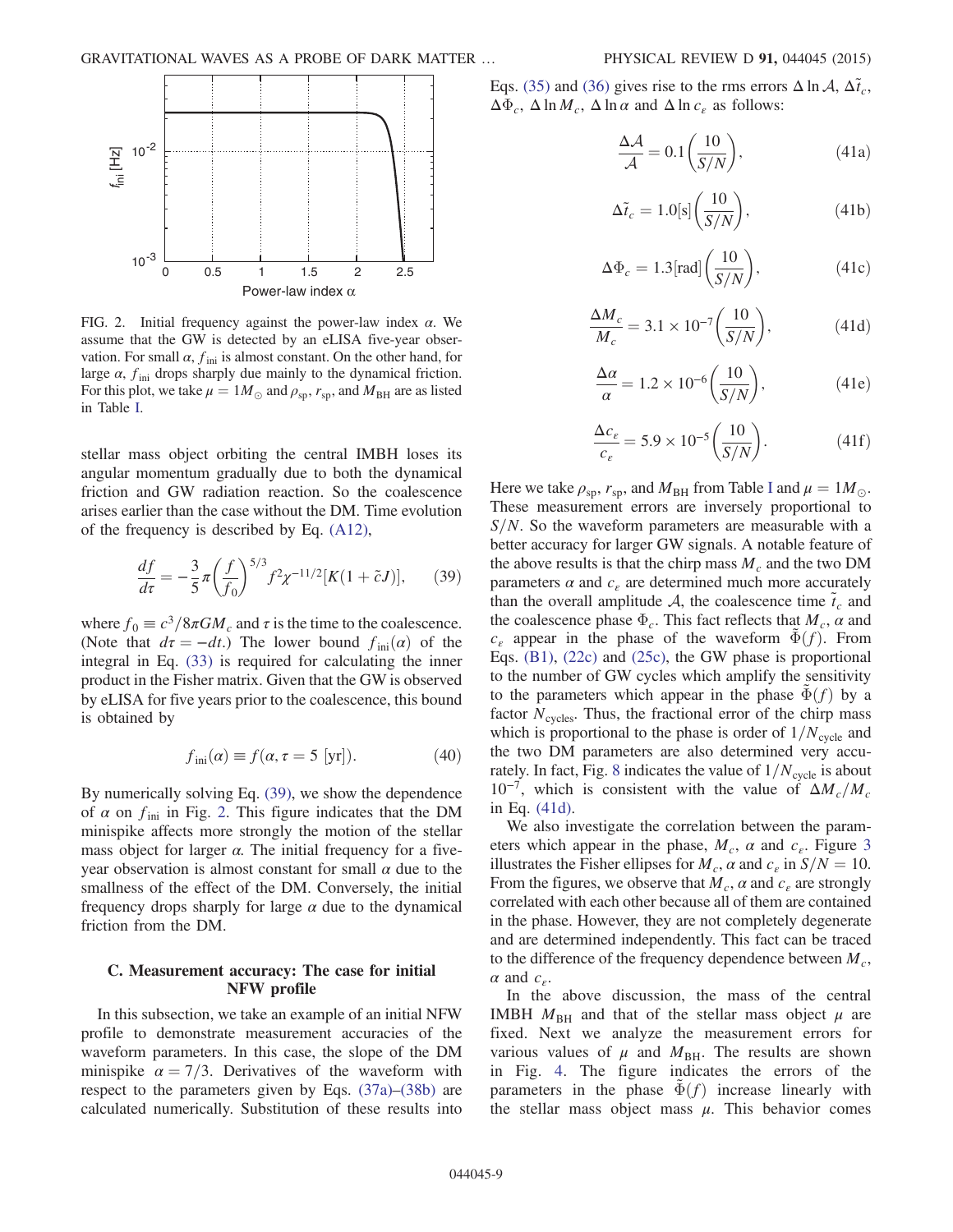

FIG. 3. Confidence level contours of 68.3%, 95.4% and 99.7% for  $S/N = 10$  in the case where the initial DM halo has an NFW profile and the final profile has the radial power-law index of  $\alpha = 7/3$  through an adiabatic growth. We assume  $\rho_{\rm sp}$ ,  $r_{\rm sp}$ , and  $M_{\rm BH}$  from Table I and  $\mu = 1M_{\odot}$ .

from the fact that the number of cycles  $N_{\text{cycle}}$  decreases in proportion to the stellar mass object mass  $\mu$ . Similarly, the larger the mass of the IMBH, the smaller the number of the orbital cycles the stellar mass object experienced in the five years prior to the coalescence within the eLISA band. For this reason, the measurement errors in  $M_c$ ,  $\alpha$ , and  $c<sub>e</sub>$  increase for a larger IMBH mass as can be seen in Fig. 4.

# D. Measurement accuracy: General case for initial DM profile

We now extend the analysis in the previous section where we considered the case of the initial NFW profile. We next consider the general case without specifying the value of  $\alpha$ with  $M_{\text{BH}}$ ,  $\rho_{\text{sn}}$ , and  $r_{\text{sn}}$  fixed to the values quoted in Table I. The rms errors depend on the DM power-law index  $\alpha$ . We show  $\Delta \ln M_c$ ,  $\Delta \ln \alpha$  and  $\ln \Delta c_{\epsilon}$  in Fig. 5.



FIG. 4. The relative errors of the parameters in the phase  $\Phi(f)$  versus (a) the central BH mass  $M_{\rm BH}$  and (b) the stellar mass object mass  $\mu$  for  $S/N = 10$  and  $\alpha = 7/3$ . For this plot,  $\rho_{sp}$  and  $r_{sp}$  are taken from Table I. The other parameter is fixed to be  $\mu = 1M_{\odot}$  in the left and  $M_{\text{BH}} = 10^3 M_{\odot}$  in the right, respectively. Note that both axes are in the logarithmic scales. The solid line, the dashed-line and the dasheddotted line correspond to  $\Delta \alpha/\alpha$ ,  $\Delta c_{\epsilon}/c_{\epsilon}$ ,  $\Delta M_c/M_c$  respectively.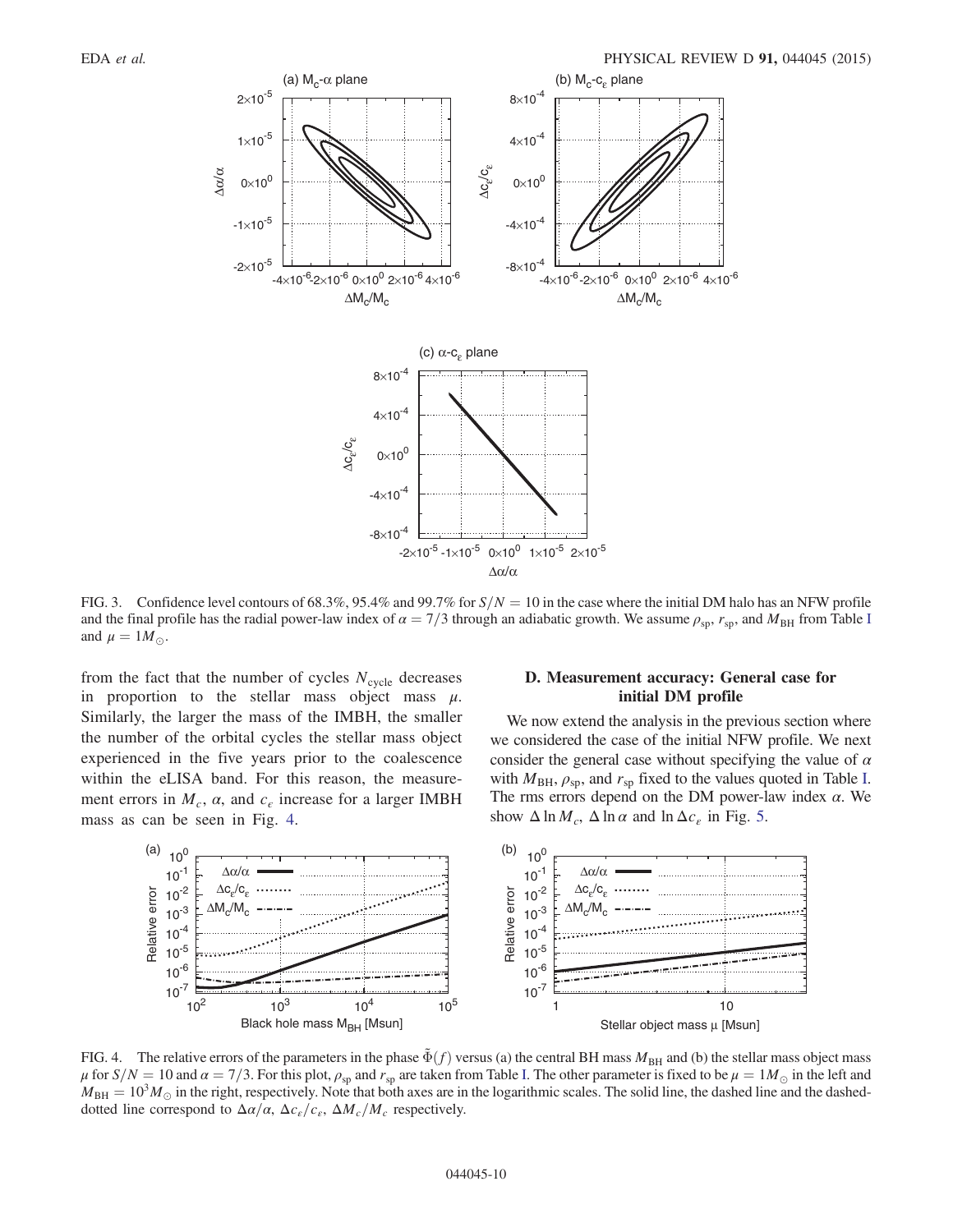

FIG. 5. The relative errors of the parameters in the phase  $\Phi(f)$ versus the power-law index of the DM profile for  $S/N = 10$  in the case where the DM minispike harboring the IMBH has a radial power-law profile. The solid line, the dashed line, and the dashed-dotted line corresponds to  $\Delta \alpha/\alpha$ ,  $\Delta c_e/c_e$ ,  $\Delta M_c/M_c$ respectively. For this plot,  $\mu = 1M_{\odot}$  and the values of the parameters  $M_{\text{BH}}$ ,  $\rho_{\text{sp}}$ , and  $r_{\text{sp}}$  are assumed as in Table I.

As shown in Fig. 5, the accuracy of the DM parameters  $\Delta \ln \alpha$  and  $\Delta \ln c_e$  are better for the larger  $\alpha$ . This is because steeper density distributions contain more DM mass within the orbital radius (see Fig. 2 in [25]). In other words, the steeper density distribution has more impact on the motion of the stellar mass object and the GW waveform is modified more strongly by the DM minispike. So the DM information can be extracted from the GW waveform if the DM minihalo near the BH has a steep profile.

On the other hand, the measurement accuracy of the parameters which appear in the phase  $\Phi(f)$  become worse in  $\alpha > 2.5$ . This feature can be explained by the number of GW cycles  $N_{\text{cycle}}$  which will be discussed in Appendix B. There we show that  $N_{\text{cycle}}$  falls sharply at  $\alpha \sim 2.5$  (see Fig. 8). The sensitivity to the parameters which appear in the phase  $\Phi(f)$  is amplified by the number of circles  $N_{\text{cycle}}$ in the frequency bandwidth of eLISA. For this reason, the measurement errors of  $M_c$ ,  $\alpha$  and  $c_{\epsilon}$  increase suddenly at  $\alpha \sim 2.5$ , as is shown in Fig. 5. We also note that this figure shows that we can measure the power-law index  $\alpha$  at 10% level even for a moderately flat radial distribution with  $\alpha \sim 1.7$ . In fact, when considering the gravitational pull due to the DM potential only, it affects detectability of GW signals only for  $\alpha \gtrsim 2$ . It is the dynamical friction that enables us to explore a flatter DM distribution than "a DM minispike" referred to in the literature that has  $\alpha \geq 2.25$ .

Figure 6 shows the relative errors of the DM parameters,  $\alpha$  and  $c_{\varepsilon}$  for various values of  $\rho_{\rm sp} r_{\rm sp}^{\alpha}$  as a function of  $\alpha$ . As can be seen in Fig. 6, the relative errors for the fixed  $\alpha$ become smaller approximately linearly as the DM density increases. This behavior can be traced to the amount of the DM within the orbital radius of the stellar mass object. It should be noted that the values of  $\rho_{sp}$  and  $r_{sp}$  we adopt in this paper are derived under the assumption that the initial DM minihalo profile is the NFW profile as discussed in the Sec. II. Even if the DM density is an order of magnitude more sparse than that indicated by the NFW profile, the power-law index  $\alpha$  is measurable with an accuracy of  $\Delta \alpha/\alpha$  < 10% for  $\alpha$  > 1.9.

#### V. CONCLUSION

In this paper, we have investigated measurement accuracy of DM parameters by GW observations. We consider a binary system composed of an IMBH surrounded by a DM minispike and a stellar mass compact object. The compact object falling into the central IMBH is affected by by the gravitational interaction of both the IMBH and the DM minispike, namely the gravitational potential of both the IMBH and the DM minispike, gravitational wave backreaction and dynamical friction. Then the resulting inspiral GW is modified by the DM minispike in comparison with the case in the absence of the DM minispike. Such a GW will be detected by future space-borne detectors such as eLISA/NGO. We derived the GW waveform modified by the minispike analytically and obtained Eqs. (28a)–(28e). We found that thanks to the DM parameters contained in the GW phase, the measurement errors of the DM parameters are very small for large power-law index of the



FIG. 6. The relative errors of (a)  $\alpha$  and (b)  $c<sub>e</sub>$  versus the power-law index of the DM profile for  $S/N = 10$  in the case where the DM minispike harboring the IMBH has a radially power-law profile. The solid line, the dashed line and the dashed-dotted line corresponds to  $\rho_{sp} r_{sp}^{\alpha}$ , 0.1 $\rho_{sp} r_{sp}^{\alpha}$ , and 10 $\rho_{sp} r_{sp}^{\alpha}$ , respectively. The values of  $r_{sp}$  and  $\rho_{sp}$  are taken from Table I.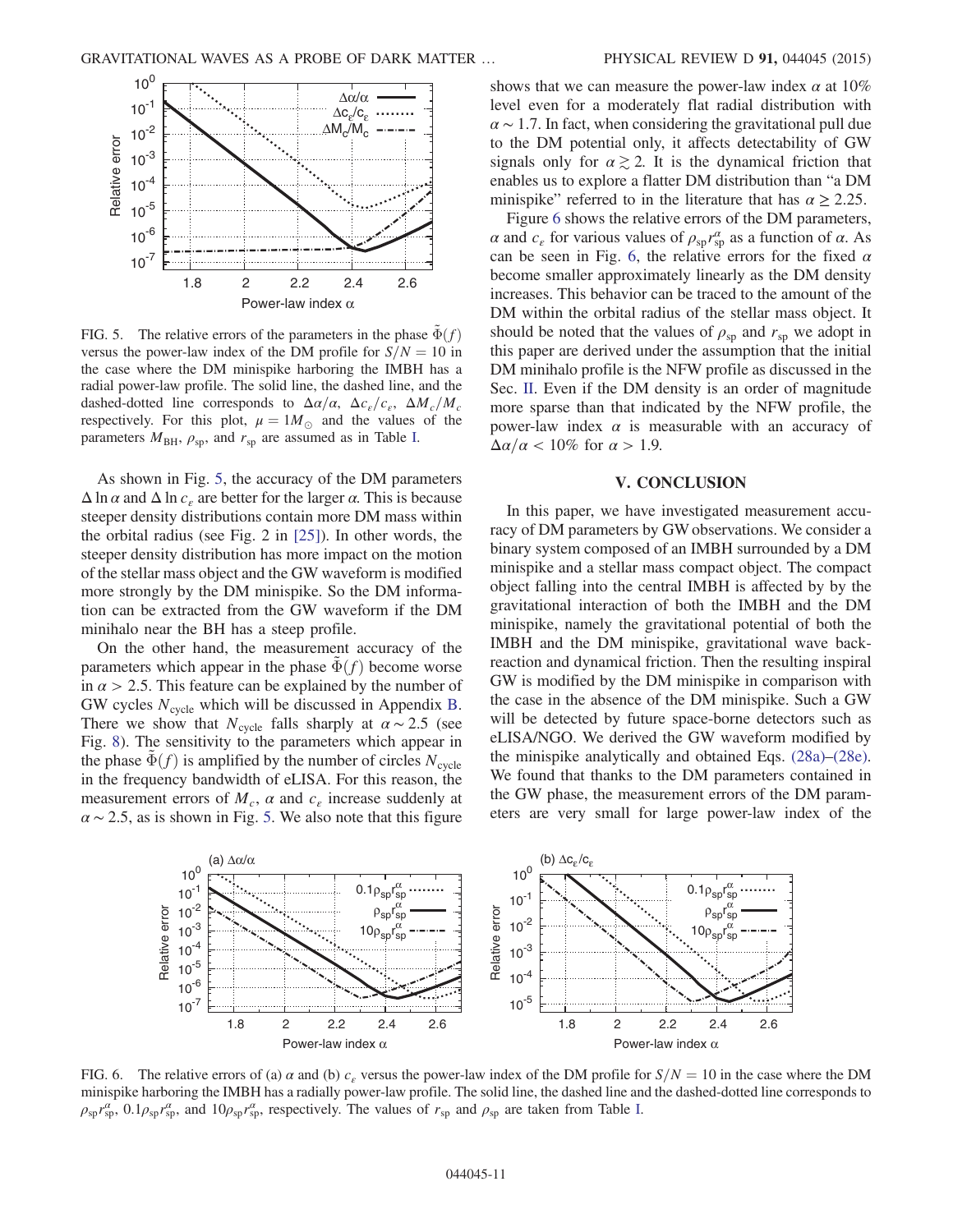minispike profile. To put it another way, we can extract the DM parameters very accurately from the GW waveform using matched filtering if the DM minispike has a steep profile. Indeed, in our reference case as originally advocated by [15,16], we could determine the power-law index of the DM minispike radial profile with the  $1\sigma$  relative error of  $\pm 5 \times 10^{-6}$  for a GW signal with signal-to-noise ratio 10 and assuming five years of observation with eLISA, as shown in Fig. 3. We also investigated how accurately the DM parameters can be determined for various values of the slope of the DM minispike and the masses of the IMBHstellar mass object binary. We have found that smaller the mass of the stellar mass object, that of the IMBH, or the larger the power-law index of the DM minispike, we can measure DM parameters to better accuracy as shown in Figs. 4 and 5. Even a moderately flatter minispike with the radial distribution proportional to  $r^{-1.7}$  would still allow us to determine the power-law index to 10% accuracy.

Indirect dark matter searches in the gamma-ray band and through GW observation proposed in our previous [25] and current papers are complementary to each other. The GW observations we propose should be applicable to both very weakly annihilating and nonannihilating DM particles. Even if the DM particles do not weakly interact with each other, in which case where we expect no gamma rays due to the DM annihilation, DM minispike affects the motion of the stellar mass object gravitationally and the resulting GW is modified by them. GW is insensitive to absorption and scattering in the interstellar medium during the propagation unlike electromagnetic waves. Therefore, GW observations offer information on the DM minispike directly. On the other hand, if the DM particles self-annihilate, an annihilation plateau may develop within a Hubble time [12] and the power-law index  $\alpha$  of the DM radial profile becomes effectively zero within a radius  $r_{\text{lim}}$ . For the case of the values of the parameters listed in Table I, the DM mass 200 GeV, and its cross section  $\sigma v = 10^{-27}$  cm<sup>3</sup> s<sup>-1</sup> [12], we find  $r_{\text{lim}} \sim 2 \times 10^{-4}$  pc which is much larger than the initial orbital radius at which the GW frequency from the binary enters the eLISA detection frequency band. In this case, the inspiral GW is unlikely to be modified by the DM minispike as indicated by Fig. 6 because the DM density within the orbital radius becomes sparse due to the DM annihilation. Hence, gamma-ray searches are a better way to explore a DM minihalo surrounding the IMBH. In summary, the GW observations probe the structure of the DM minispike, while the gamma-ray flux is given by the combination of the density, cross section, and mass of the DM particles. Therefore, the combination of gammaray observations with future GW observations may even offer hints that may clarify the nature of DM particles. Moreover, because the DM profile strongly depends on the formation history of the central IMBH, both types of observation may shed light on how the IMBH evolved with cosmic history.

#### ACKNOWLEDGMENTS

The authors thank Jun'ichi Yokoyama and Enrico Barausse for useful comments. This work is supported by the Japan Society for the Promotion of Science, the Grant-in-Aid for JSPS Fellows Grant No. 26.8636 (K. E.), the Grant-in-Aid for Young Scientists Grant No. 25800126 (Y. I.) and the MEXT Grant-in-Aid for Scientific Research on Innovative Areas, "New Developments in Astrophysics Through Multi-Messenger Observations of Gravitational Wave Sources" (Grant No. 24103005) (Y. I.).

# APPENDIX A: REWRITING THE GW WAVEFORM

Our goal in this appendix is to rewrite the waveform Eq. (25a) in the form of an explicit function of GW frequency  $f$ . According to Eqs. (25a), (25b) and (25c), the GW waveform from the binary system composed of the stellar mass object and the IMBH surrounded by DM minihalo is expressed by

$$
\tilde{h}(f) = \frac{1}{2} e^{i\Psi(t)} A(t) \left[ \frac{2\pi}{\ddot{\Phi}(t)} \right]^{1/2}, \quad (A1a)
$$

$$
\Psi(t) = 2\pi f \frac{D}{c} + \tilde{\Phi}(t) - \frac{\pi}{4}, \qquad (A1b)
$$

$$
\tilde{\Phi}(t) \equiv 2\pi ft - \Phi(t), \tag{A1c}
$$

where  $A(t)$  is the time-dependent amplitude defined by Eq. (24b),  $\Phi(t)$  is the time-dependent phase defined by Eq.  $(22c)$ , and D is the distance to the source. We proceed as follows. We start with the amplitude  $A/2\sqrt{2\pi/\ddot{\Phi}}$ . The frequency  $f$  can be expressed in terms of the orbital radius  $R$  which is related to the time  $t$  by Eq. (19). So the amplitude can be expressed as a function of the frequency  $f$  through the relation between t and f. Next, we tackle the phase  $\Psi$ . Finally, combining these results, we find the explicit expression of the GW waveform in the Fourier domain.

#### 1. Rewriting the amplitude

The GW frequency  $f \equiv \omega_{\rm GW}/2\pi$  which is defined by Eq. (11) is expanded in a Taylor series in a power of  $R$ :

$$
f = \frac{\omega_{GW}}{2\pi}
$$
  
=  $\frac{1}{\pi} \left[ \frac{GM_{eff}}{R^3} + \frac{F}{R^{\alpha}} \right]^{1/2}$   
=  $\frac{\sqrt{GM_{eff}}}{\pi} R^{-3/2} \left[ 1 + \frac{1}{2} R^{3-\alpha} \varepsilon - \frac{1}{8} R^{2(3-\alpha)} \varepsilon^2 + \cdots \right].$  (A2)

Inverting this equation, we obtain  $R$  as a function of GW frequency and expanded in  $\varepsilon$ ,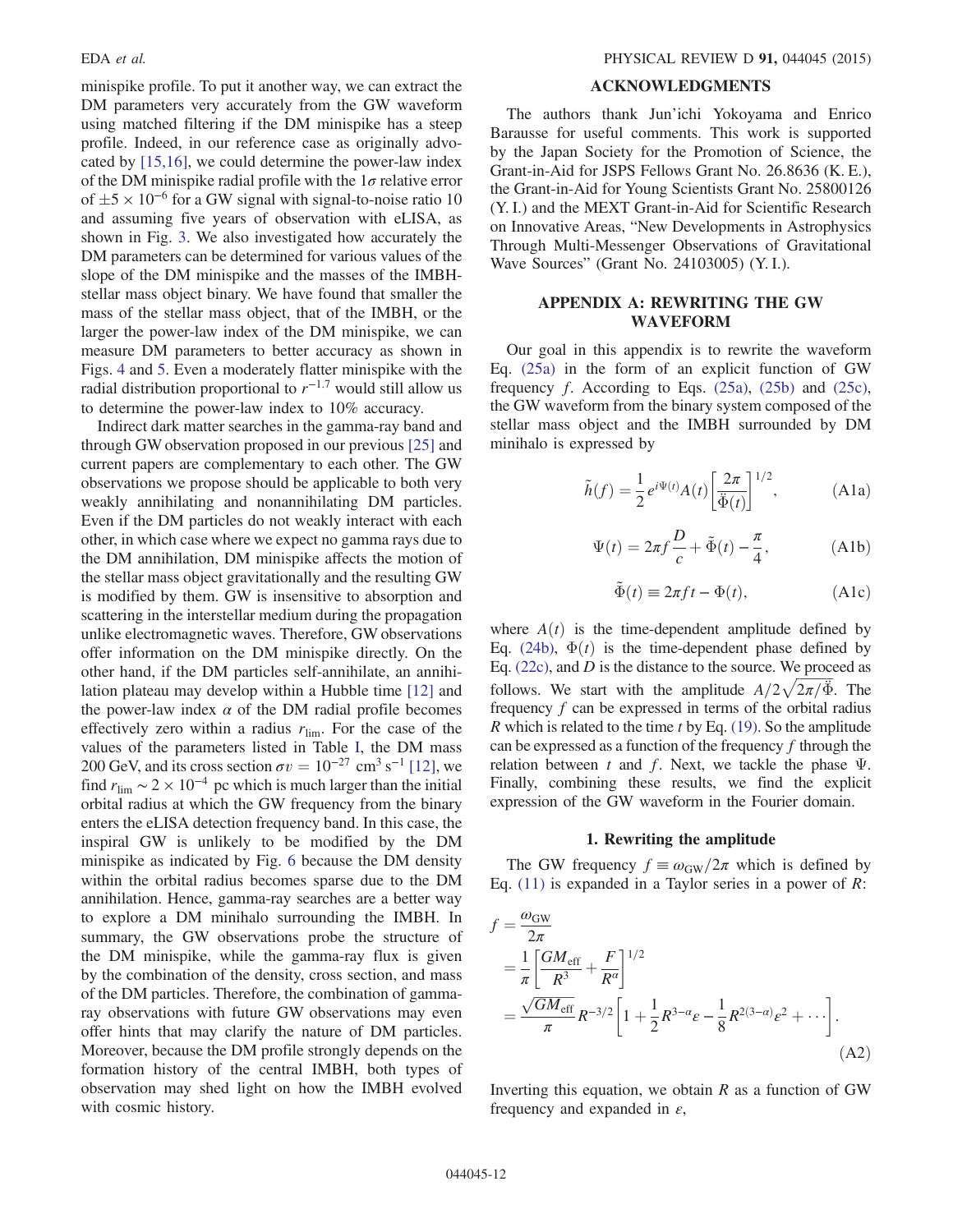GRAVITATIONAL WAVES AS A PROBE OF DARK MATTER … PHYSICAL REVIEW D 91, 044045 (2015)

$$
R = \delta^{1/(3-\alpha)} \left[ 1 + \frac{1}{3} \delta \varepsilon + \frac{2-\alpha}{9} \delta^2 \varepsilon^2 + \cdots \right], \qquad \text{(A3a)}
$$

$$
\delta \equiv \left(\frac{GM_{\rm eff}}{\pi^2 f^2}\right)^{(3-\alpha)/3},\tag{A3b}
$$

where we introduce a new frequency variable  $\delta$  defined by Eq. (A3b) for convenience. Using the definition of x given by Eq.  $(17)$ , the dimensionless radius parameter x can be expanded in a power of  $\varepsilon$ ,

$$
x = (\delta \varepsilon)^{1/(3-\alpha)} \chi, \tag{A4a}
$$

$$
\chi \equiv 1 + \frac{1}{3}\delta\varepsilon + \frac{2 - \alpha}{9}\delta^2\varepsilon^2 + \cdots, \qquad (A4b)
$$

where we introduce  $\chi$  for convenience. Note that the function  $\chi$  is equal to 1 when a DM minispike is not present around an IMBH.

For later convenience, we rewrite  $dx/dt$  which is defined by Eq. (19) as follows:

$$
\frac{dx}{dt} = -c_{\text{GW}} \frac{(1+x^{3-\alpha})^3}{4x^3[1+(4-\alpha)x^{3-\alpha}]}
$$
  
\n
$$
-c_{\text{DF}} \frac{1}{(1+x^{3-\alpha})^{1/2}[1+(4-\alpha)x^{3-\alpha}]x^{-5/2+\alpha}}
$$
  
\n
$$
= -c_{\text{GW}}f_{\text{GW}}(x) - c_{\text{DF}}f_{\text{DF}}(x)
$$
  
\n
$$
= -c_{\text{GW}}f_{\text{GW}}(x)\left[1+\frac{c_{\text{DF}}f_{\text{DF}}(x)}{c_{\text{GW}}f_{\text{GW}}(x)}\right]
$$
  
\n
$$
= -c_{\text{GW}}f_{\text{GW}}(x)[1+\tilde{c}J(x)], \tag{A5}
$$

where functions  $f_{GW}(x)$ ,  $f_{DF}(x)$  and  $J(x)$  and a coefficient  $\tilde{c}$  are defined by

$$
f_{\text{GW}}(x) \equiv \frac{(1+x^{3-\alpha})^3}{4x^3[1+(4-\alpha)x^{3-\alpha}]},
$$
 (A6a)

$$
f_{\rm DF}(x) \equiv \frac{1}{(1 + x^{3-\alpha})^{1/2} [1 + (4-\alpha)x^{3-\alpha}] x^{-5/2+\alpha}}, \quad \text{(A6b)}
$$

$$
J(x) \equiv \frac{f_{\rm DF}(x)}{f_{\rm GW}(x)} = \frac{4x^{11/2 - \alpha}}{(1 + x^{3 - \alpha})^{7/2}},
$$
 (A6c)

$$
\tilde{c} \equiv \frac{c_{\rm DF}}{c_{\rm GW}}.\tag{A6d}
$$

The coefficient  $\tilde{c}$  is the ratio of the dynamical friction coefficient to the gravitational radiation coefficient. So  $\tilde{c}$ includes the DM information.

Next, we rewrite the second time derivative of  $\Phi$ ,  $\ddot{\Phi}$ , as a function of x. From Eq. (22c),  $\ddot{\Phi}$  is expressed by

$$
\ddot{\Phi}(t) = \dot{\omega}_{GW}
$$
\n
$$
= -(GM_{eff})^{1/2} \varepsilon^{3/[2(3-a)]} \frac{3 + \alpha x^{3-a}}{x^{5/2} (1 + x^{3-a})^{1/2}} \frac{dx(t)}{dt}.
$$
\n(A7)

To move from the first line to the second, we have made use of Eqs.  $(11)$  and  $(17)$ . The time derivative of x displayed in the right-hand side of Eq.  $(A7)$  can be rewritten as a function of x by Eq. (A5). So we can express  $\ddot{\Phi}$  as a function of x:

$$
\ddot{\Phi}(t) = (GM_{\text{eff}})^{1/2} \varepsilon^{3/[2(3-\alpha)]} c_{\text{GW}} [1 + \tilde{c}J(x)]
$$
\n
$$
\times f_{\text{GW}}(x) \frac{3 + \alpha x^{3-\alpha}}{x^{5/2} (1 + x^{3-\alpha})^{1/2}}
$$
\n
$$
= (GM_{\text{eff}})^{1/2} \varepsilon^{3/[2(3-\alpha)]} c_{\text{GW}} [1 + \tilde{c}J(x)]
$$
\n
$$
\times \frac{3}{4} x^{-11/2} \frac{(1 + x^{3-\alpha})^{5/2} (1 + \alpha x^{3-\alpha}/3)}{1 + (4 - \alpha)x^{3-\alpha}}
$$
\n
$$
= (GM_{\text{eff}})^{1/2} \varepsilon^{3/[2(3-\alpha)]} c_{\text{GW}} [1 + \tilde{c}J(x)] \times \frac{3}{4} x^{-11/2} K(x),
$$
\n(A8)

where the function  $K(x)$  is defined by

$$
K(x) \equiv \frac{(1+x^{3-\alpha})^{5/2}(1+\alpha x^{3-\alpha}/3)}{1+(4-\alpha)x^{3-\alpha}}.
$$
 (A9)

Note that  $K(x)$  is equal to one when a DM minispike is not present around an IMBH.

Substitution of Eqs.  $(11)$  and  $(17)$  into Eq.  $(24b)$  gives

$$
A = \frac{4G\mu}{Dc^4} (\pi f)^2 \varepsilon^{-2/(3-\alpha)} x^2, \tag{A10}
$$

after some algebra and simplification. Combining Eqs. (A10) and (A8), we finally arrive at the final expression for the amplitude,

$$
\frac{A}{2}\sqrt{\frac{2\pi}{\ddot{\Phi}}} = \frac{1}{2} \times \frac{4G\mu}{Dc^4} (\pi f)^2 \varepsilon^{2/(3-\alpha)} x^2 \times \sqrt{\frac{8\pi}{3}} (GM_{\text{eff}})^{-1/4} \varepsilon^{-3/[4(3-\alpha)]} c_{\text{GW}}^{-1/2} [1 + \tilde{c}J(x)]^{-1/2} x^{11/4} K(x)^{-1/2}
$$
\n
$$
= \sqrt{\frac{32\pi^5}{3}} \frac{G\mu}{Dc^4} (GM_{\text{eff}})^{-1/4} c_{\text{GW}}^{-1/2} \varepsilon^{5/[4(3-\alpha)]} f^2 x^{19/4} [K(x)(1 + \tilde{c}J(x))]^{-1/2}
$$
\n
$$
= \sqrt{\frac{5}{24}} \frac{1}{\pi^{2/3}} \frac{c}{D} \left(\frac{GM_c}{c^3}\right)^{5/6} f^{-7/6} \chi^{19/4} [K(x)(1 + \tilde{c}J(x))]^{-1/2}, \tag{A11}
$$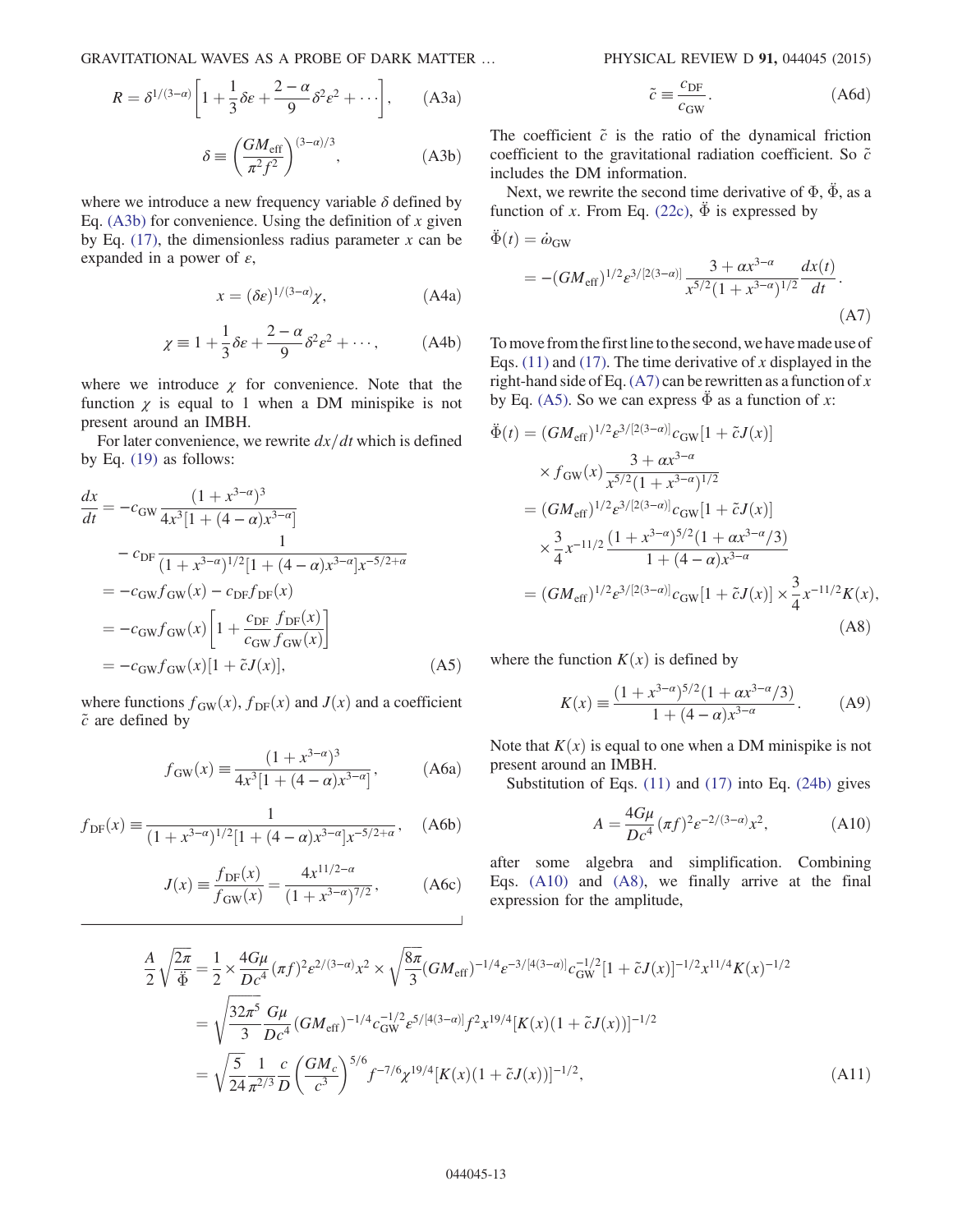where  $M_c$  is defined by  $M_c \equiv \mu^{3/5} M_{\text{eff}}^{5/2}$  and is called the chirp mass. From the second line to the third line, we have used Eqs. (18), (20a) and (A4a).

# 2. Rewriting the phase

Our next task is to express the phase  $\Psi$  given by Eq. (A1b) as a function of  $x = x(f)$ . From Eq. (A8), the time derivative of frequency  $df/dt$  is expressed by

$$
\frac{df}{dt} = \frac{\ddot{\Phi}}{2\pi}
$$
\n
$$
= \frac{3}{8\pi} (GM_{\text{eff}})^{1/2} \varepsilon^{3/[2(3-a)]} c_{\text{GW}} x^{-11/2} [K(1+\tilde{c}J)]
$$
\n
$$
= \frac{3}{5} \pi \left( \frac{8\pi GM_c}{c^3} \right)^{5/3} f^{11/3} \chi^{-11/2} [K(1+\tilde{c}J)]. \tag{A12}
$$

We used Eqs. (20a) and (A4a) to go from the second line to the third line. Using Eq. (A12), we get

$$
\Phi(f) = \frac{10}{3} \left( \frac{8\pi GM_c}{c^3} \right)^{-5/3} \int df' \frac{\chi^{11/2}}{f'^{8/3} K(1 + \tilde{c}J)},
$$
\n(A13a)

$$
2\pi ft = -\frac{10}{3} \left( \frac{8\pi GM_c}{c^3} \right)^{-5/3} f \int df' \frac{\chi^{11/2}}{f'^{11/3} K (1 + \tilde{c} J)},
$$
\n(A13b)

where the constant of integration is determined by the initial condition of the GW phase.

#### 3. Final form

Collecting the above results, Eqs. (A11), (A13a) and (A13b), we finally obtain the GW waveform in the frequency domain:

$$
\tilde{h}(f) = \mathcal{A}f^{-7/6}e^{i\Psi(f)}\chi^{19/4}[K(x)(1+\tilde{c}J(x))]^{-1/2}, \quad \text{(A14a)}
$$

$$
\mathcal{A} = \left(\frac{5}{24}\right)^{1/2} \frac{1}{\pi^{2/3}} \frac{c}{D} \left(\frac{GM_c}{c^3}\right)^{5/6} \frac{1 + \cos^2 t}{2}, \quad \text{(A14b)}
$$

$$
\Psi(f) = 2\pi f \left( t_c + \frac{D}{c} \right) - \Phi_c - \frac{\pi}{4} - \tilde{\Phi}(f), \quad \text{(A14c)}
$$

$$
\tilde{\Phi}(f) = \frac{10}{3} \left( \frac{8\pi GM_c}{c^3} \right)^{-5/3} \left[ -f \int_{\infty}^{f} df' \frac{\chi^{11/2}}{f'^{11/3} K (1 + \tilde{c} J)} + \int_{\infty}^{f} df' \frac{\chi^{11/2}}{f'^{8/3} K (1 + \tilde{c} J)} \right],
$$
\n(A14d)

where  $A$  is the overall amplitude,  $t_c$  is the coalescence time and  $\Phi_c$  is the coalescence phase. Note that when a DM minispike is not present around an IMBH,  $\chi \rightarrow 1$ ,  $K \rightarrow 1$ ,  $M_c \rightarrow M_{c0} \equiv \mu^{3/5} M_{BH}^{2/5}$ , so the waveform becomes

EDA et al. PHYSICAL REVIEW D **91**, 044045 (2015)

$$
\tilde{h}(f) = \mathcal{A}f^{-7/6}e^{i\Psi(f)},\tag{A15a}
$$

$$
\mathcal{A} = \left(\frac{5}{24}\right)^{1/2} \frac{1}{\pi^{2/3}} \frac{c}{D} \left(\frac{GM_{c0}}{c^3}\right)^{5/6}, \quad \text{(A15b)}
$$

$$
\Psi(f) = 2\pi f \left( t_c + \frac{D}{c} \right) - \Phi_c - \frac{\pi}{4} - \tilde{\Phi}(f), \quad \text{(A15c)}
$$

$$
\tilde{\Phi}(f) = -\frac{3}{4} \left( \frac{GM_{c0}}{c^3} 8\pi f \right)^{-5/3}.
$$
 (A15d)

This is consistent with the waveform from the binary composed of two pointlike compact objects with mass  $\mu$ and  $M_{\text{BH}}$  [46].

## APPENDIX B: THE NUMBER OF GW CYCLES

The detector sensitivity to the inspiral GWs is closely related to the number of GW cycles. That is because  $N_{\text{cycle}}$ which is defined by Eq. (B1) is proportional to the GW phase which is defined by Eq. (22c). Therefore, SNR strongly depends on the number of cycles  $N_{\text{cycle}}$ . The number of GW cycles in the frequency range  $f \in$  $[f<sub>min</sub>, f<sub>max</sub>]$  is defined by

$$
N_{\text{cycle}} = \int_{t_{\text{min}}}^{t_{\text{max}}} dt f(t) = \int_{f_{\text{min}}}^{f_{\text{max}}} df \frac{f}{f}, \quad \text{(B1)}
$$

where an overdot denotes the time derivative and  $df/dt$  can be calculated by Eq. (39) (Note that  $d\tau = -dt$ .).

We define the frequency bandwidth of eLISA as the frequency range  $f \in [f_-, f_+]$  within which the square root of the noise spectral density is below half its minimum value,

$$
\sqrt{S_n(f)} \le 2\sqrt{S_n(f_{\text{best}})}, \qquad (f \in [f_-, f_+]), \qquad (B2)
$$

where  $f_{\text{best}}$  is the frequency at which the eLISA is most sensitive to the GWs. Because we assume five years of observation, depending on the binary configuration,  $f_$ may be smaller or larger than the initial frequency  $f_{\text{ini}}$  from which the inspiral GW frequency sweeps to the frequency at the innermost stable circular orbit,  $f_{\text{ISCO}}$ . Taking the initial frequency  $f_{\text{ini}}$  into account, the frequency bandwidth  $[f<sub>min</sub>, f<sub>max</sub>]$  in which the inspiral GW sweeps is expressed by

$$
f_{\min} = \max \left\{ f_{\text{ini}}, f_{-} \right\},\tag{B3a}
$$

$$
f_{\text{max}} = \min \{ f_{\text{ISCO}}, f_+ \}, \tag{B3b}
$$

and we obtain Fig. 7 from Eq. (B1). For  $\alpha$  < 2.5, the initial frequency  $f_{\text{ini}}$  at which the GW start to be observed is within the full width at half minimum of  $\sqrt{S_n(f)}$ . So the minimum frequency f . which the inspiral GW spends in minimum frequency  $f_{\text{min}}$  which the inspiral GW spends in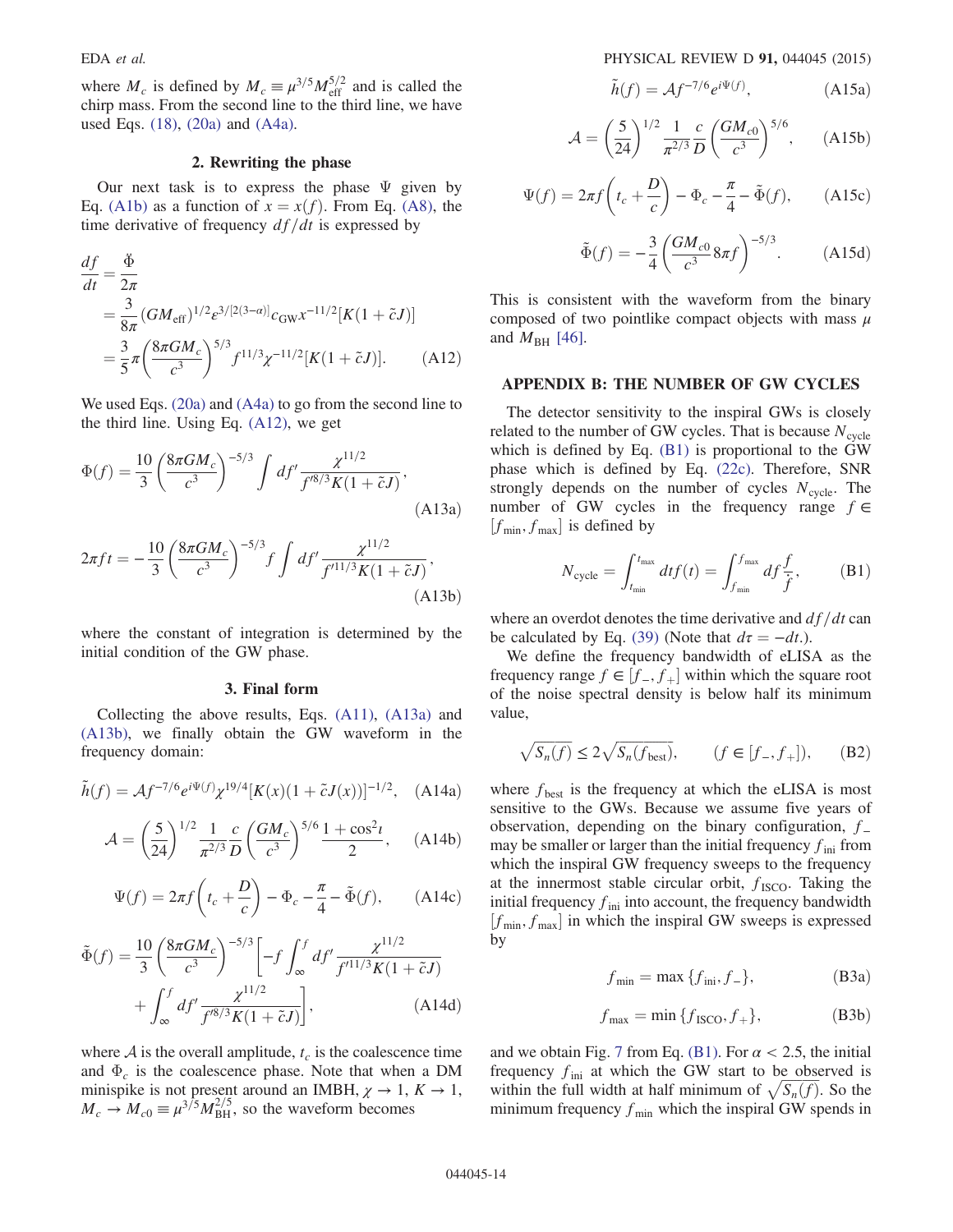

FIG. 7. Lower frequency bound which is the minimum frequency the inspiral GW spend in the detector bandwidth  $[f_-, f_+]$ for  $\mu = 1M_{\odot}$  and  $M_{BH} = 10^3 M_{\odot}$ .

the detector bandwidth is equal to the initial frequency  $f_{\text{ini}}$ . On the other hand, for  $\alpha > 2.5$ , the initial frequency  $f_{\text{ini}}$  is out of the full width at half minimum. So  $f_{\text{min}}$  is equal to the lower bound of the detector bandwidth of eLISA  $f_$ . Since  $f_{+}$  is smaller than  $f_{\text{ISCO}}$  for all values of  $\alpha$  and in the cases we studied,  $f_{\text{max}} = f_{+}$ 

Using Eqs.  $(39)$ ,  $(B1)$ ,  $(B3a)$  and  $(B3b)$ , the number of cycles  $N_{\text{cycle}}$  is obtained in Fig. 8. The figure shows that  $N_{\text{cycle}}$  is almost constant for small  $\alpha$  but drops sharply for large  $\alpha$ . This behavior of  $N_{\text{cycle}}$  is explained



FIG. 8. The number of cycles  $N_{\text{cycle}}$  spent in the bandwidth  $f \in [f_{\min}, f_{\max}]$  for  $\mu = 1M_{\odot}$  and  $M_{\text{BH}} = 10^3 M_{\odot}$ . For large  $\alpha$ , the number of cycles drops sharply because of the DM effect.

by the fact that the DM has more influence on the motion of the stellar mass object for larger  $\alpha$ . For large  $\alpha$ ,  $df/dt$  increases sharply as  $t \rightarrow t_c$  due to the DM effect and the GW frequency of the stellar mass object goes up rapidly through the frequency bandwidth of eLISA. It follows from this that larger  $\alpha$  leads to wider frequency band but to the less number of GW cycles near the best sensitivity of the detector. The sensitivity to the GWs is determined by the competition between these two effects.

- [1] S. Arrenberg, H. Baer, V. Barger, L. Baudis, D. Bauer, J. Buckley, M. Cahill-Rowley, R. Cotta, A. Drlica-Wagner, J. L. Feng et al., [arXiv:1310.8621.](http://arXiv.org/abs/1310.8621)
- [2] M. Ackermann, M. Ajello, A. Albert, A. Allafort, L. Baldini, G. Barbiellini, D. Bastieri, K. Bechtol, R. Bellazzini, E. Bissaldi et al., Phys. Rev. D 88[, 082002 \(2013\).](http://dx.doi.org/10.1103/PhysRevD.88.082002)
- [3] J. Albert et al. (MAGIC Collaboration), [Astrophys. J.](http://dx.doi.org/10.1086/529135) 679, [428 \(2008\)](http://dx.doi.org/10.1086/529135).
- [4] A. Abramowski, F. Acero, F. Aharonian, A. G. Akhperjanian, G. Anton, S. Balenderan, A. Balzer, A. Barnacka, Y. Becherini, J. Becker Tjus et al., [Phys. Rev. Lett.](http://dx.doi.org/10.1103/PhysRevLett.110.041301) 110, [041301 \(2013\).](http://dx.doi.org/10.1103/PhysRevLett.110.041301)
- [5] J. Grube and VERITAS Collaboration, [AIP Conf. Proc.](http://dx.doi.org/10.1063/1.4772353) 1505[, 689 \(2012\)](http://dx.doi.org/10.1063/1.4772353).
- [6] S. Funk, [arXiv:1310.2695.](http://arXiv.org/abs/1310.2695)
- [7] P. Gondolo and J. Silk, [Phys. Rev. Lett.](http://dx.doi.org/10.1103/PhysRevLett.83.1719) **83**, 1719 (1999).
- [8] T. Nakano and J. Makino, [Astrophys. J.](http://dx.doi.org/10.1086/312338) 525, L77 (1999).
- [9] P. Ullio, H. S. Zhao, and M. Kamionkowski, [Phys. Rev. D](http://dx.doi.org/10.1103/PhysRevD.64.043504) 64[, 043504 \(2001\).](http://dx.doi.org/10.1103/PhysRevD.64.043504)
- [10] D. Merritt, M. Milosavljevic, L. Verde, and R. Jimenez, Phys. Rev. Lett. 88[, 191301 \(2002\)](http://dx.doi.org/10.1103/PhysRevLett.88.191301).
- [11] D. Merritt, Phys. Rev. Lett. **92**[, 201304 \(2004\).](http://dx.doi.org/10.1103/PhysRevLett.92.201304)
- [12] G. Bertone and D. Merritt, [Phys. Rev. D](http://dx.doi.org/10.1103/PhysRevD.72.103502) 72, 103502 [\(2005\).](http://dx.doi.org/10.1103/PhysRevD.72.103502)
- [13] X. Liu, Y. Shen, F. Bian, A. Loeb, and S. Tremaine, [Astrophys. J.](http://dx.doi.org/10.1088/0004-637X/789/2/140) 789, 140 (2014).
- [14] E. Vasiliev, F. Antonini, and D. Merritt, [Astrophys. J.](http://dx.doi.org/10.1088/0004-637X/785/2/163) **785**, [163 \(2014\)](http://dx.doi.org/10.1088/0004-637X/785/2/163).
- [15] H.-S. Zhao and J. Silk, Phys. Rev. Lett. 95[, 011301 \(2005\).](http://dx.doi.org/10.1103/PhysRevLett.95.011301)
- [16] G. Bertone, A. R. Zentner, and J. Silk, [Phys. Rev. D](http://dx.doi.org/10.1103/PhysRevD.72.103517) 72, [103517 \(2005\).](http://dx.doi.org/10.1103/PhysRevD.72.103517)
- [17] S. Farrell, N. Webb, D. Barret, O. Godet, and J. Rodrigues, [Nature \(London\)](http://dx.doi.org/10.1038/nature08083) 460, 73 (2009).
- [18] N. Webb, D. Cseh, E. Lenc, O. Godet, D. Barret, S. Corbel, S. Farrell, R. Fender, N. Gehrels, and I. Heywood, [Science](http://dx.doi.org/10.1126/science.1222779) 337[, 554 \(2012\)](http://dx.doi.org/10.1126/science.1222779).
- [19] D. R. Pasham, T. E. Strohmayer, and R. F. Mushotzky, [Nature \(London\)](http://dx.doi.org/10.1038/nature13710) 513, 74 (2014).
- [20] R. R. Islam, J. E. Taylor, and J. Silk, [Mon. Not. R. Astron.](http://dx.doi.org/10.1046/j.1365-8711.2003.06329.x) Soc. 340[, 647 \(2003\)](http://dx.doi.org/10.1046/j.1365-8711.2003.06329.x).
- [21] V. Rashkov and P. Madau, [Astrophys. J.](http://dx.doi.org/10.1088/0004-637X/780/2/187) 780, 187 (2014).
- [22] P. Amaro-Seoane, J. R. Gair, M. Freitag, M. C. Miller, I. Mandel, C. J. Cutler, and S. Babak, [Classical Quantum](http://dx.doi.org/10.1088/0264-9381/24/17/R01) Gravity 24[, R113 \(2007\).](http://dx.doi.org/10.1088/0264-9381/24/17/R01)
- [23] P. Amaro-Seoane, S. Aoudia, S. Babak, P. Binetruy, E. Berti et al., GW Notes 6, 4 (2013).
- [24] S. Kawamura, M. Ando, N. Seto, S. Sato, T. Nakamura et al., [Classical Quantum Gravity](http://dx.doi.org/10.1088/0264-9381/28/9/094011) 28, 094011 (2011).